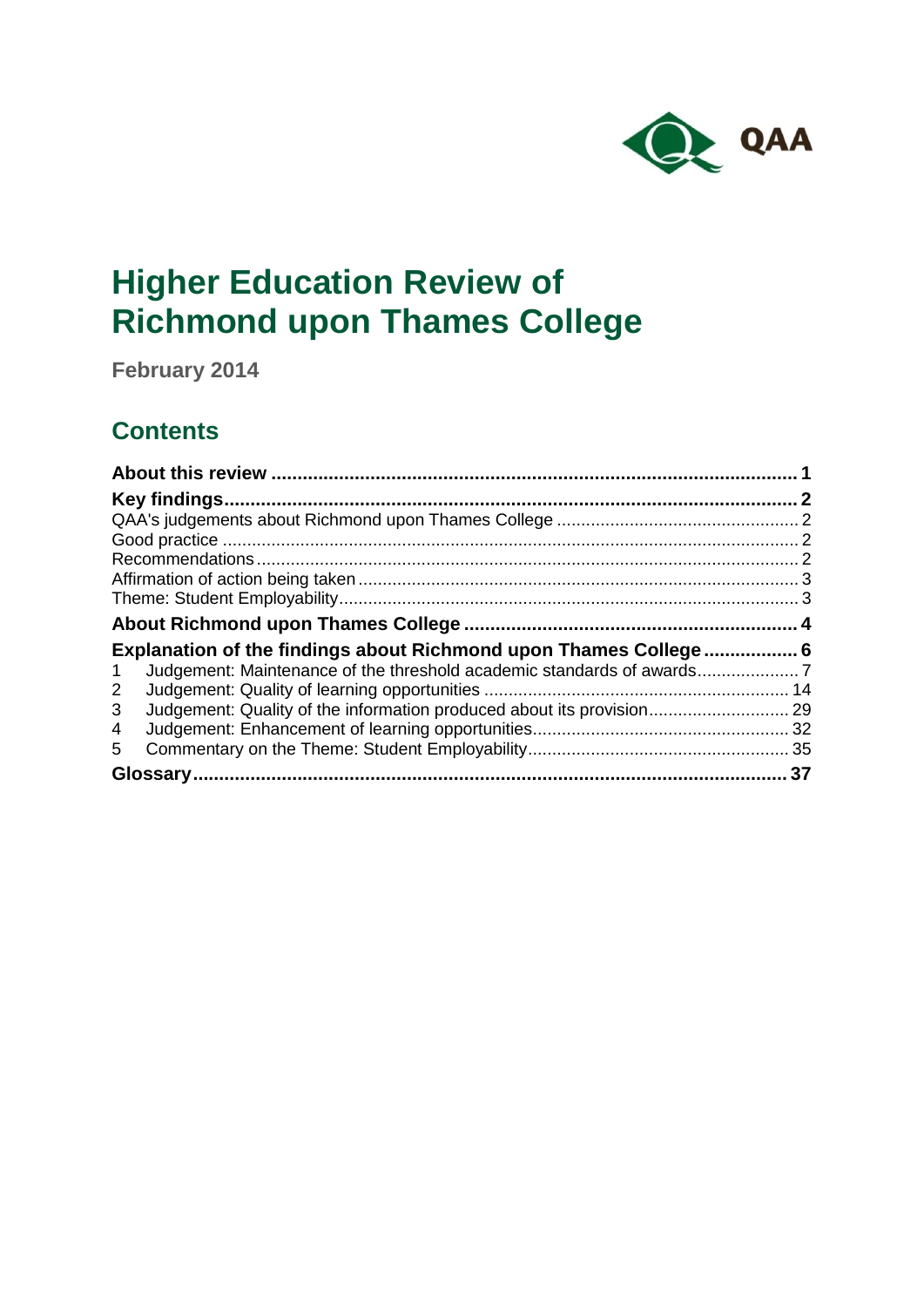## <span id="page-1-0"></span>**About this review**

This is a report of a Higher Education Review conducted by the Quality Assurance Agency for Higher Education (QAA) at Richmond upon Thames College. The review took place from 4 to 6 February 2014 and was conducted by a team of three reviewers, as follows:

- Ms Barbara Howell
- Mr Nick Gorse
- Mr Anthony Bagshaw (student reviewer).

The main purpose of the review was to investigate the higher education provided by Richmond upon Thames College and to make judgements as to whether or not its academic standards and quality meet UK expectations. These expectations are the statements in the UK Quality Code for Higher [Education](http://www.qaa.ac.uk/AssuringStandardsAndQuality/quality-code/Pages/default.aspx) (Quality Code)<sup>1</sup> setting out what all UK [higher](http://newlive.qaa.ac.uk/AboutUs/glossary/Pages/glossary-h.aspx#h2.1) [education](http://newlive.qaa.ac.uk/AboutUs/glossary/Pages/glossary-h.aspx#h2.1) providers expect of themselves and of each other, and what the general public can therefore expect of them.

In Higher Education Review, the QAA review team:

- makes judgements on
	- the setting and maintenance of threshold academic standards
	- the quality of learning opportunities
	- the information provided about learning opportunities
	- the enhancement of learning opportunities
	- provides a commentary on the selected theme
- makes recommendations
- identifies features of good practice
- affirms action that the provider is taking or plans to take.

A summary of the findings can be found in the section starting on page 2. [Explanations](#page-6-0) of the [findings](#page-6-0) are given in numbered paragraphs in the section starting on page 6.

In reviewing Richmond upon Thames College the review team has also considered a theme selected for particular focus across higher education in England and Northern Ireland. The [themes](http://www.qaa.ac.uk/Publications/InformationAndGuidance/Pages/higher-education-review-themes.aspx) for the academic year 2013-14 are Student Involvement in Quality Assurance and Enhancement, and Student Employability, $^2$  and the provider is required to select, in consultation with student representatives, one of these themes to be explored through the review process.

The QAA website gives more information **[about](http://www.qaa.ac.uk/aboutus/pages/default.aspx) QAA** and its mission.<sup>3</sup> A dedicated page of the website explains the method for Higher [Education](http://www.qaa.ac.uk/InstitutionReports/types-of-review/higher-education-review/Pages/default.aspx) Review of higher education providers in England and Northern Ireland<sup>4</sup> and has links to the review handbook and other informative documents.

-

<sup>&</sup>lt;sup>1</sup> The UK Quality Code for Higher Education is published at: **www.qaa.ac.uk/qualitycode.** 

<sup>&</sup>lt;sup>2</sup> Higher Education Review themes: [www.qaa.ac.uk/Publications/InformationAndGuidance/Pages/higher](http://www.qaa.ac.uk/Publications/InformationAndGuidance/Pages/higher-education-review-themes.aspx)[education-review-themes.aspx.](http://www.qaa.ac.uk/Publications/InformationAndGuidance/Pages/higher-education-review-themes.aspx)

<sup>3</sup> QAA website: [www.qaa.ac.uk/aboutus.](http://www.qaa.ac.uk/aboutus/pages/default.aspx)

<sup>4</sup> Higher Education Review web pages: [www.qaa.ac.uk/InstitutionReports/types-of-review/higher-education](http://www.qaa.ac.uk/InstitutionReports/types-of-review/higher-education-review)[review.](http://www.qaa.ac.uk/InstitutionReports/types-of-review/higher-education-review)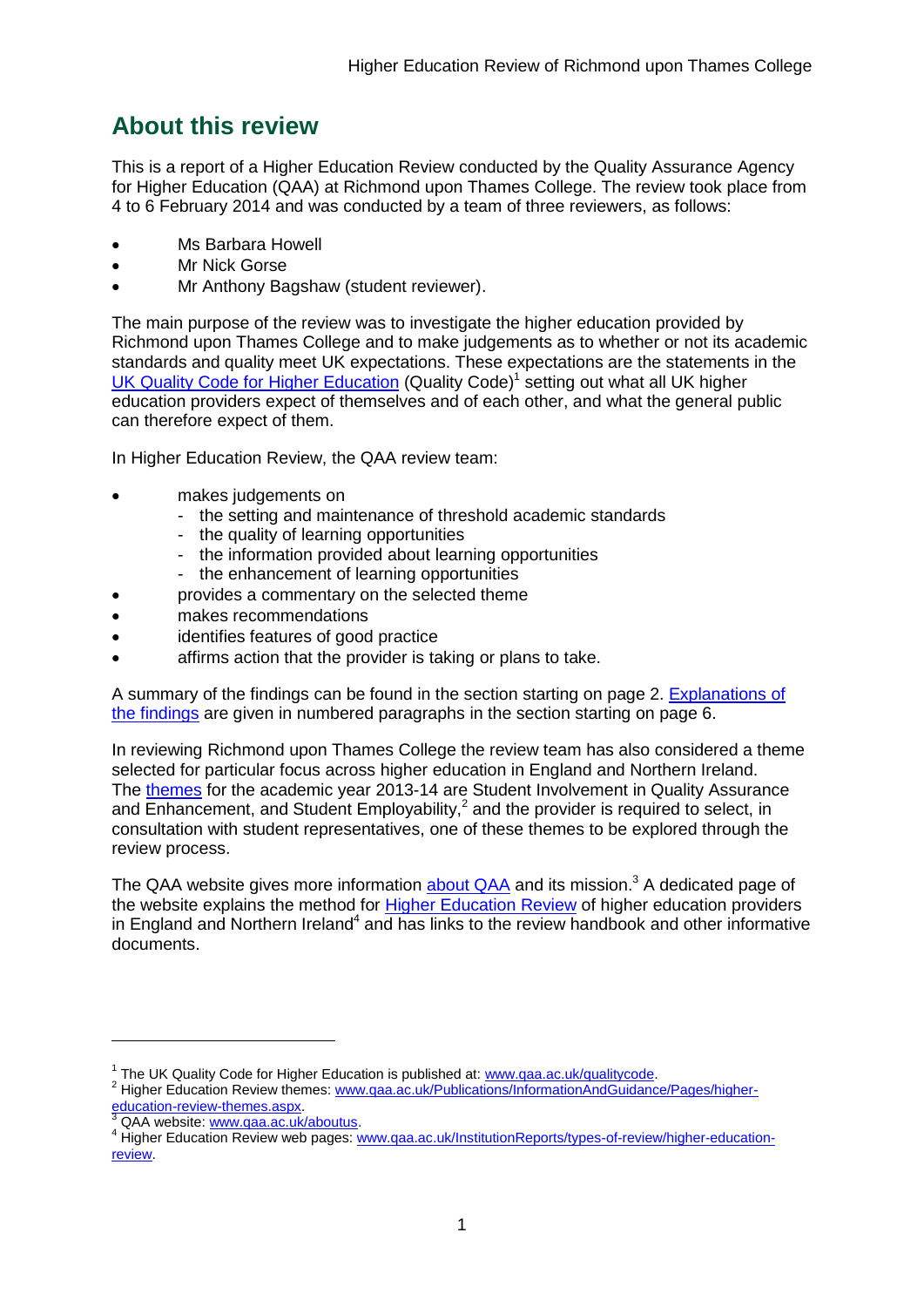## <span id="page-2-0"></span>**Key findings**

## <span id="page-2-1"></span>**QAA's judgements about Richmond upon Thames College**

The QAA review team formed the following judgements about the higher education provision at Richmond upon Thames College.

- The maintenance of the threshold academic standards of awards offered on behalf of the degree-awarding body and awarding organisation **meets** UK expectations.
- The quality of student learning opportunities **meets** UK expectations.
- The quality of the information produced about its provision **meets** UK expectations.
- The enhancement of student learning opportunities **meets** UK expectations.

## <span id="page-2-2"></span>**Good practice**

The QAA review team identified the following features of **good practice** at Richmond upon Thames College.

- The clear and robust recruitment and admission processes and the responsiveness of staff (Expectation B2).
- Extensive employer engagement in curriculum development, the professional practice of staff, and students' progression (Expectations B4, B1 and B3).
- The planning of learning resources in consultation with industrial partners to maintain the currency of equipment (Expectation B4).
- The support offered by teaching staff and their responsiveness to students throughout their course (Expectations B4 and B3).

## <span id="page-2-3"></span>**Recommendations**

The QAA review team makes the following **recommendations** to Richmond upon Thames College.

That before the start of the 2014-15 academic year the College should:

- ensure that it has oversight of, and manages the implications arising from, curriculum change over time (Expectation B8)
- ensure all handbooks consistently contain relevant policies and procedures, including complaints and appeals (Expectation C)
- provide programme information consistent with *Part C: Information about higher education provision* of the UK Quality Code for Higher Education (Expectation C).

That by the beginning of the Spring Term 2015 the College should:

- ensure the consistent implementation of the annual monitoring process (Expectation B8)
- develop and initiate a periodic review process for higher national programmes (Expectation B8)
- <span id="page-2-4"></span> put in place mechanisms that enable the systematic recording, monitoring and evaluation of complaints and appeals (Expectation B9).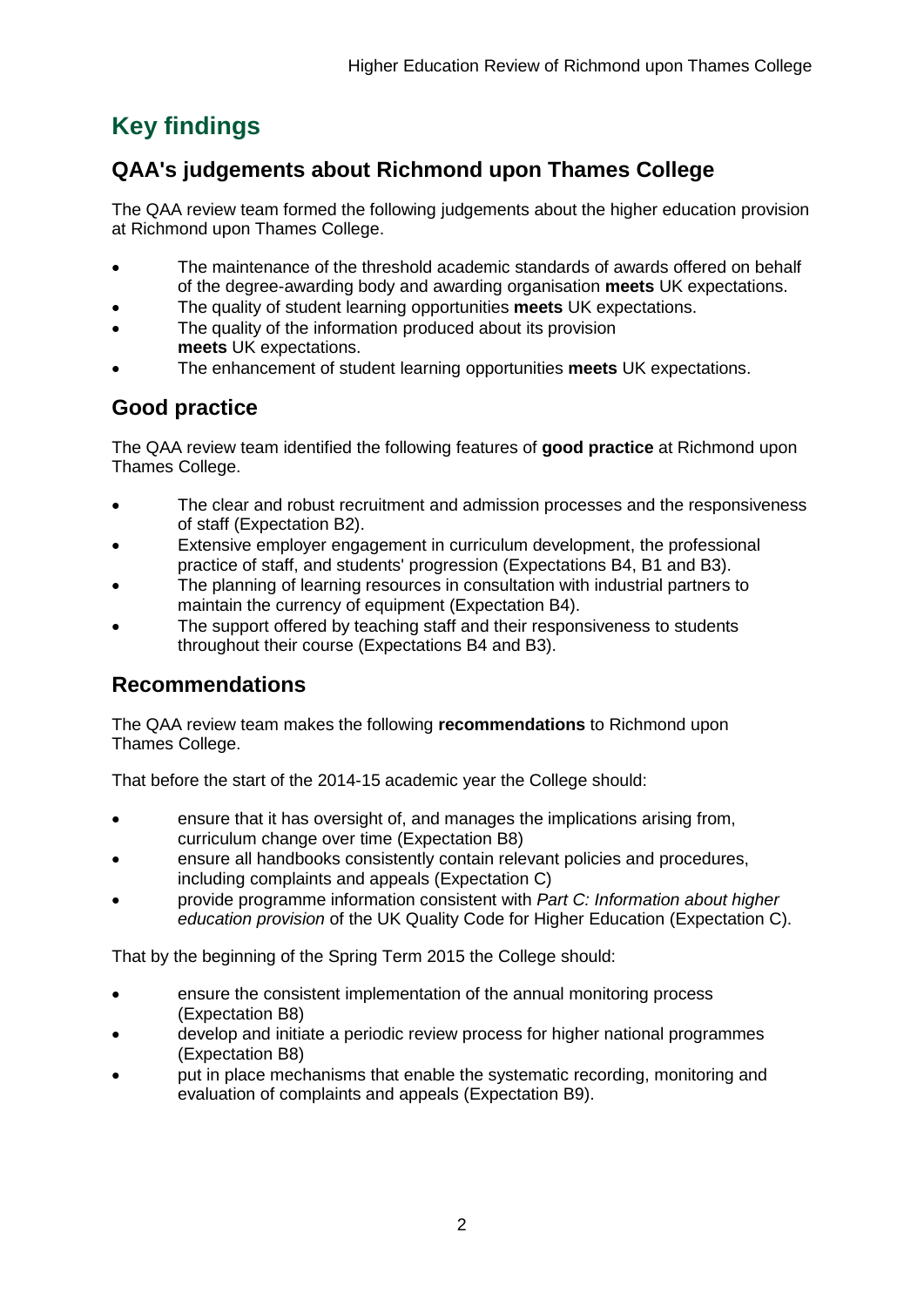## **Affirmation of action being taken**

The QAA review team **affirms** the following actions that Richmond upon Thames College is already taking to make academic standards secure and/or improve the educational provision offered to its students.

 The College's continued development of deliberative structures to include the HE Forum and Employability Skills Task and Finish Group for the oversight and dissemination of enhancement activities (Enhancement).

## <span id="page-3-0"></span>**Theme: Student Employability**

Since 2011-12, as part of its strategic direction, the College has focused its higher education provision on part-time, work-based learners, the majority of whom are in employment and completing a qualification as part of the skills development demanded by their employers. The College employs a variety of mechanisms to support and promote employability including: employers' forums, which are used to review the validity and relevance of programmes; input from industry experts who are integral to the teaching and learning; well qualified staff who are engaged in their professional practice; entering into partnership with local employers; and the proposed development of an alumni association to support employer initiatives.

<span id="page-3-1"></span>Further explanation of the key findings can be found in the handbook available on the QAA webpage explaining Higher [Education](http://www.qaa.ac.uk/InstitutionReports/types-of-review/higher-education-review) Review.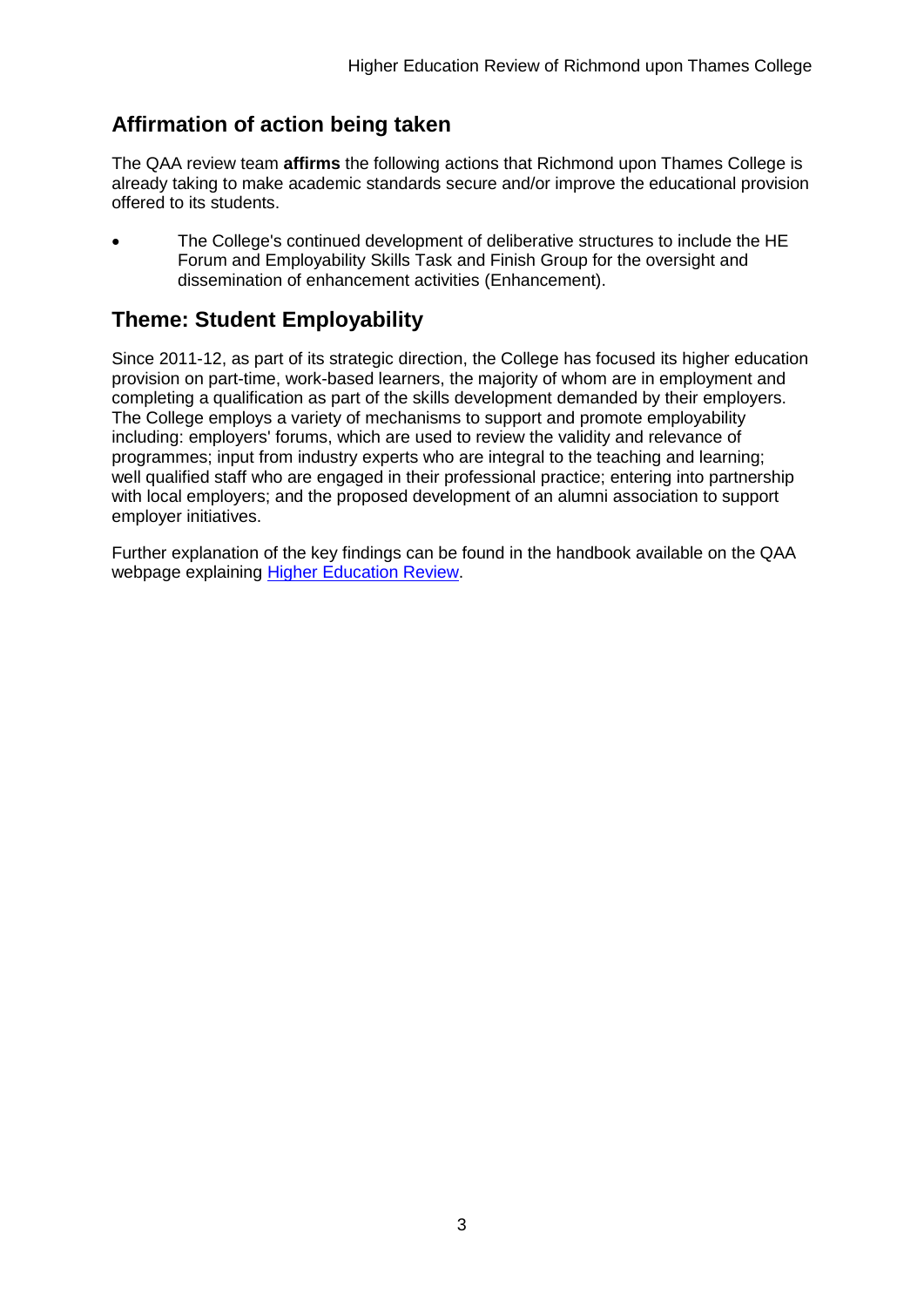## **About Richmond upon Thames College**

Richmond upon Thames College (the College) occupies a single site in Twickenham, in the London Borough of Richmond. The College provides programmes for students of all ages, but predominantly serves full-time students aged 16-19. The College has a very wide catchment area attracting students from 28 of the 33 London boroughs, creating an ethnically diverse student body.

The College has been delivering higher education programmes for over 30 years. One third of the 16-19 higher education applicants are the first generation in their families to experience higher education. While adult higher education is not a large part of the College's provision, it does provide an important opportunity for student progression within the institution and for adult students to return to study. The College's mission as regards higher education is to offer a niche and responsive high quality curriculum within the College and in a wider setting of partnerships.

For the academic year 2013-14 the College has approximately 4,000 learners enrolled. Of these, 115 are higher education students: 101 who attend part-time and 14 who attend on a full-time basis.

The nature and shape of the College's higher education offer changed in 2011-12 with St Mary's University, Twickenham and Kingston University withdrawing the franchise arrangements in place for some programmes. Overall, the impact of these changes had led to a drop in higher education activity across the College in terms of student numbers and in recent years, the College has noticed a significant change in the mode of attendance. The higher education provision since 2011-12 now centres largely on part-time, work-based learners and the development of strong links with local employers.

The College now works with two validating bodies, Kingston University and Pearson, offering programmes at levels 4 and 5. At the time of the review, the College had students on the following programmes:

#### **Kingston University**

- Graphic Communication Foundation Degree
- Early Years Foundation Degree
- IT for E-Business Foundation Degree

#### **Pearson**

- BTEC HNC Construction and the Built Environment (Construction and Civil Engineering pathways)
- BTEC HNC Mechanical Engineering
- BTEC HNC Electrical and Electronic Engineering
- BTEC HNC/D Graphic Design

The College underwent Integrated Quality and Enhancement Review (IQER) in 2009 which determined that confidence could be placed in the College's management of its responsibilities, as set out in its partnership or centre recognition and approval agreements, for the standards of the awards it offers on behalf of its awarding bodies, and for the quality of learning opportunities it offers. It also found that reliance could be placed on the accuracy and completeness of public information.

At the time, the College produced an action plan in response to the six features of good practice, and one advisable and 11 desirable recommendations. Initially the Adult and HE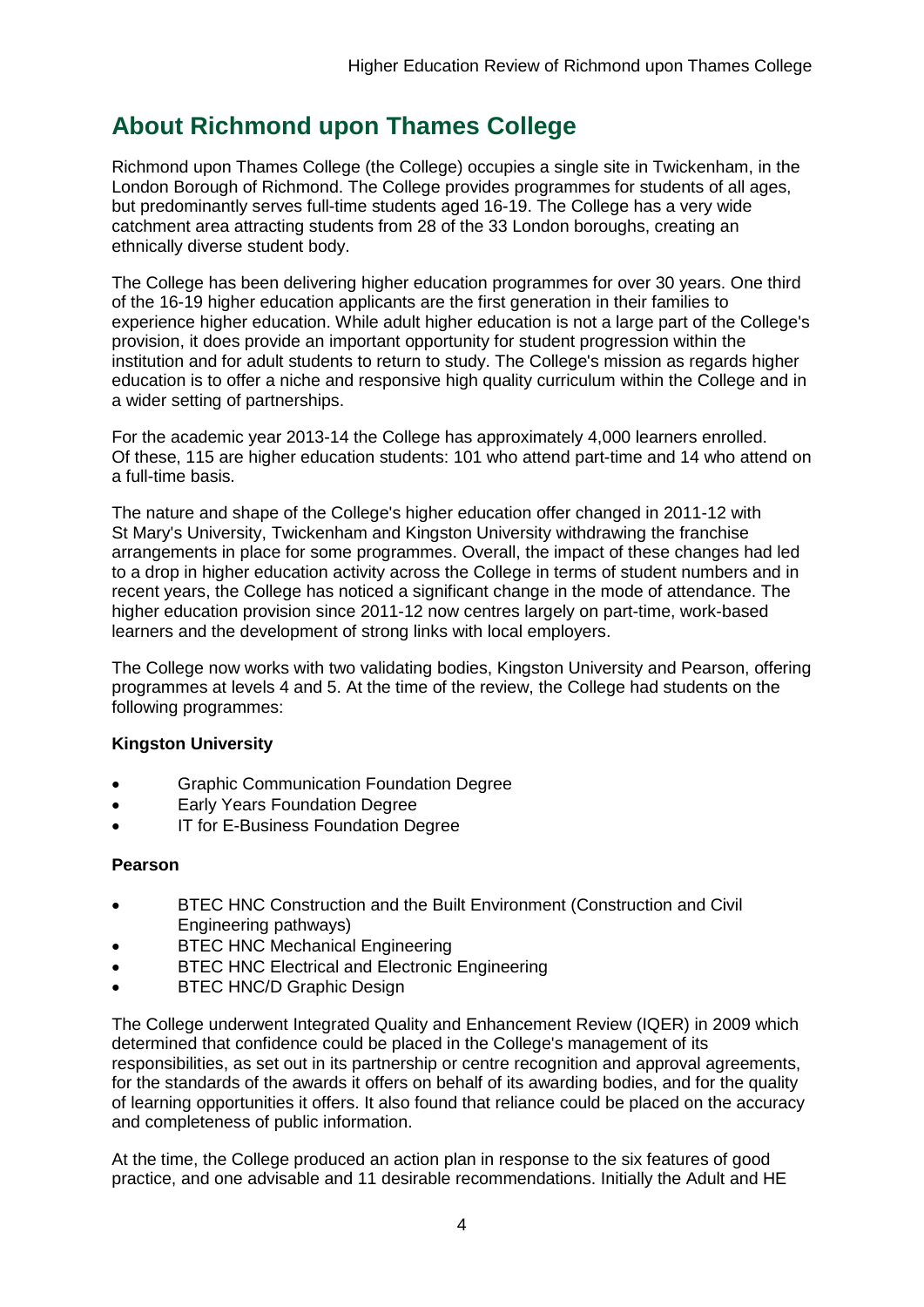Manager, through the Higher Education Review Board, drove completion of the action plan. Staff changes resulted in this activity passing to Department Managers. Although a large number of the recommendations have been addressed, the College has acknowledged that there are some areas that require further action. Under the direction of a recently appointed Adult FE and HE Manager, a more focused cross-College HE Forum has been introduced with a key remit of sharing good practice and maintaining and enhancing quality and standards.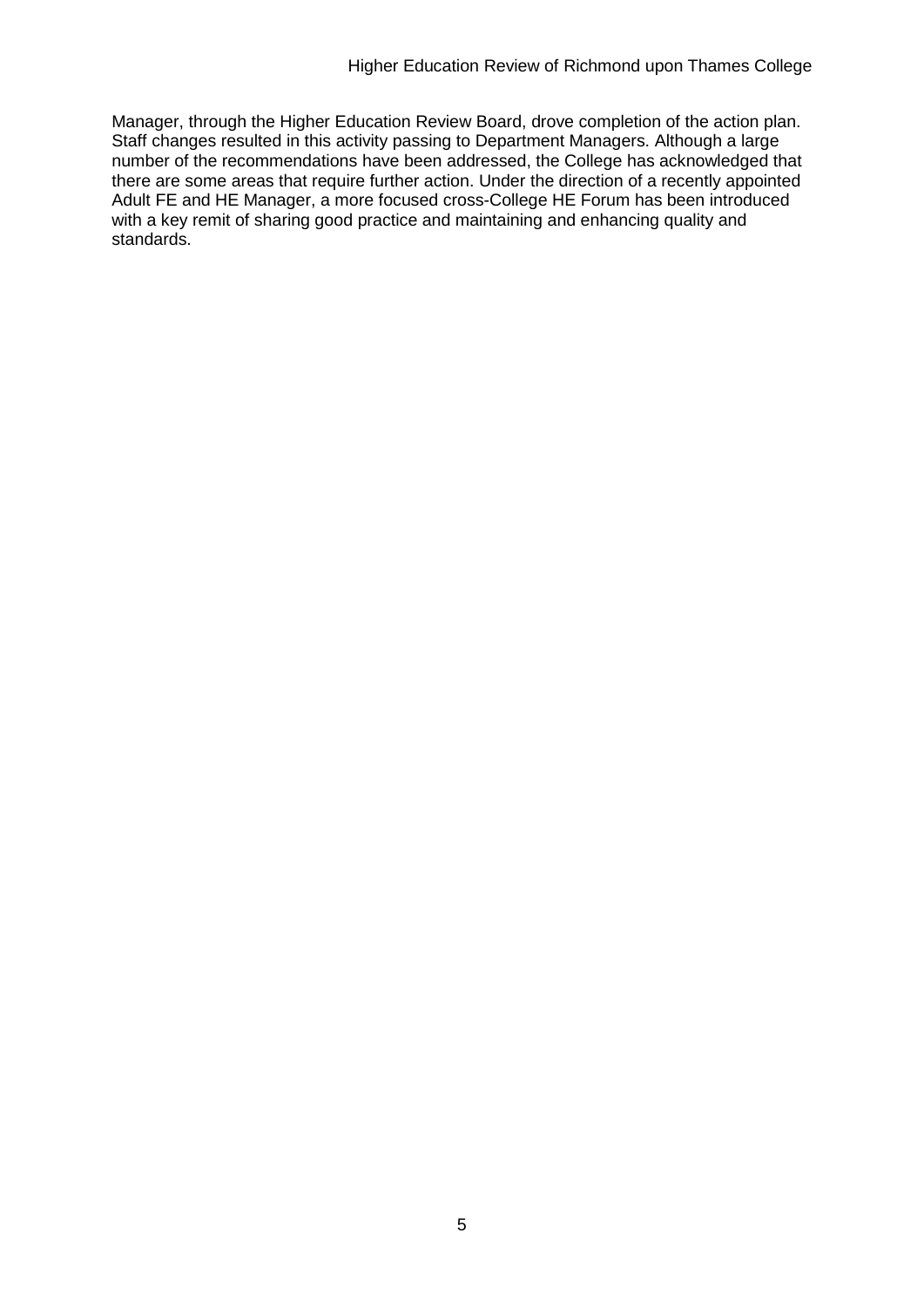## <span id="page-6-0"></span>**Explanation of the findings about Richmond upon Thames College**

This section explains the review findings in more detail.

Terms that may be unfamiliar to some readers have been included in a brief glossary at the end of this report. A fuller [glossary](http://www.qaa.ac.uk/AboutUs/glossary/Pages/default.aspx) of terms is available on the QAA website, and formal definitions of certain terms may be found in the operational description and handbook for the review [method,](http://www.qaa.ac.uk/InstitutionReports/types-of-review/higher-education-review/Pages/default.aspx) also on the QAA website.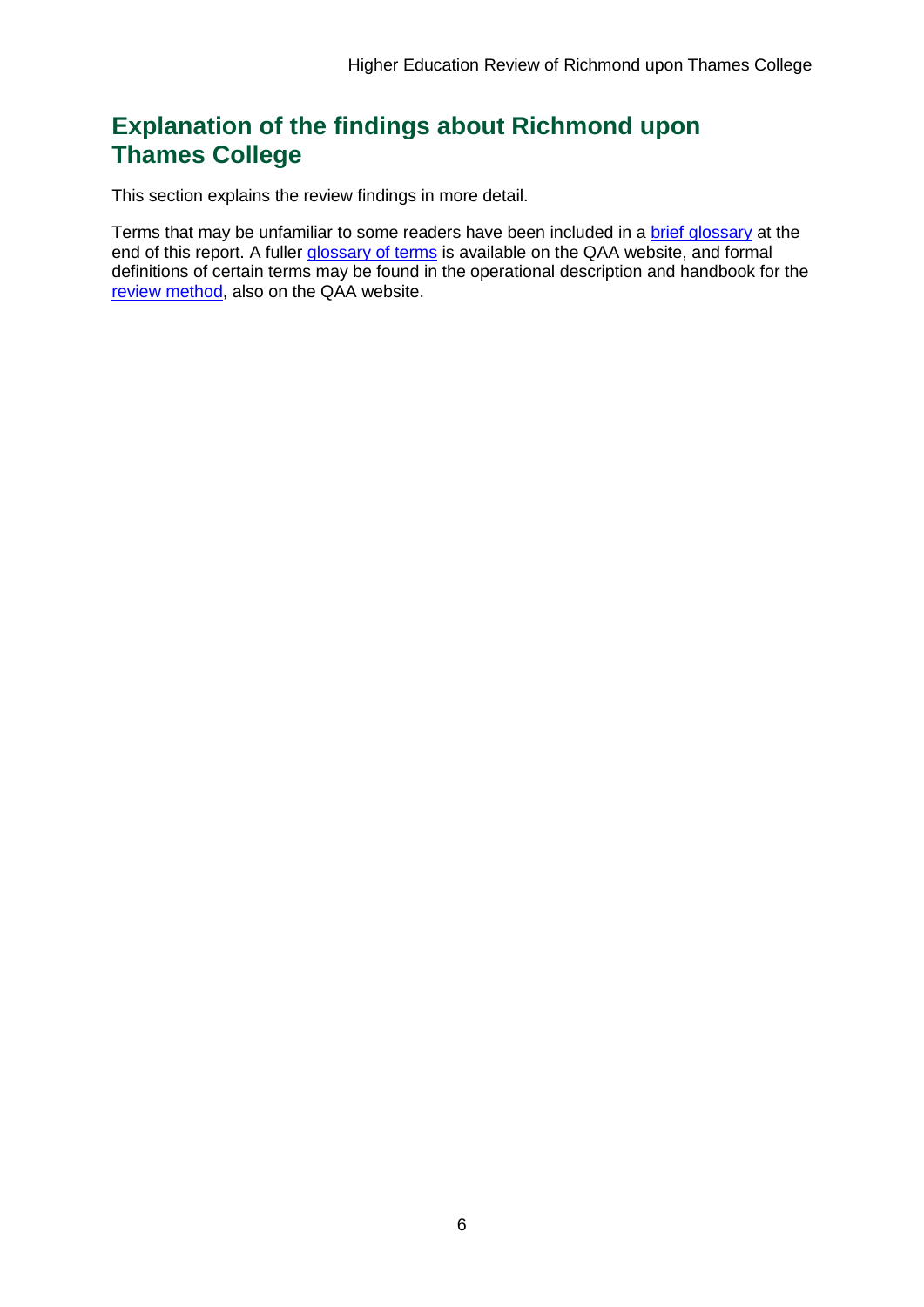## <span id="page-7-0"></span>**1 Judgement: Maintenance of the threshold academic standards of awards**

**Expectation (A1): Each qualification (including those awarded through arrangements with other delivery organisations or support providers) is allocated to the appropriate level in** *The framework for higher education qualifications in England, Wales and Northern Ireland* **(FHEQ).**

### **Quality Code,** *Chapter A1: The national level*

## **Findings**

1.1 It is the responsibility of the College's degree-awarding body and awarding organisation, Kingston University and Pearson, to allocate the qualifications they award to the appropriate level of the FHEQ and to ensure there is sufficient volume of study to demonstrate that learning outcomes can be achieved.

1.2 The team confirmed these arrangements through an examination of the Institutional Agreement with Kingston University, the Pearson BTEC Centre Guide to Managing Quality, and the College's Higher Education Responsibilities Overview which sets out the responsibilities of the College, Pearson and Kingston University against each of the Quality Code expectations.

1.3 Through meetings with staff and a review of their respective handbooks (the BTEC HNC/HND and Foundation Degree handbooks) and programme specifications, the team further confirmed responsibility rests with the awarding bodies.

1.4 The team also examined a number of external examiner reports, as set by the degree-awarding body, and in all cases the external viewed the awards as appropriate for the qualification level.

1.5 Overall, the College effectively discharges its responsibilities, within the context of its agreements with its awarding bodies, for allocating qualifications to the appropriate level of the FHEQ and therefore meets Expectation A1. The associated level of risk is low.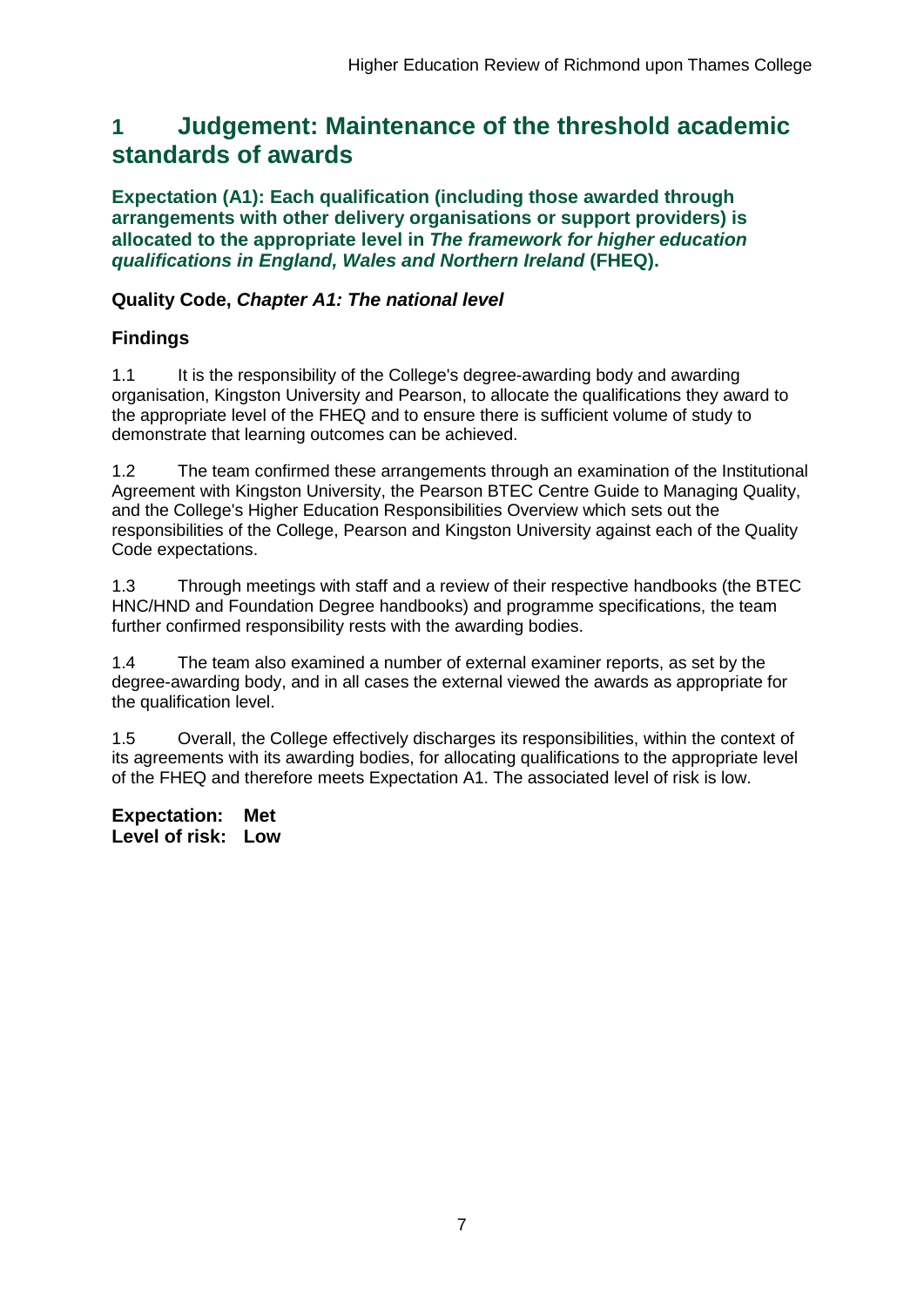### **Expectation (A2): All higher education programmes of study take account of relevant subject and qualification benchmark statements.**

### **Quality Code,** *Chapter A2: The subject and qualification level*

## **Findings**

1.6 The use of subject benchmark statements to inform standards is the ultimate responsibility of the College's degree-awarding body and awarding organisation. The team confirmed engagement with subject benchmark statements through a review of programme specifications, and meetings with staff where they heard that subject benchmark statements point staff to intended learning outcomes and help students understand their progression. The team also heard that, for the Pearson provision, subject benchmark statements feed into the unit statements. Modules and programmes are checked and moderated internally, and the external examiner checks that standards are appropriate.

1.7 The self-evaluation document notes that robust use is made of external examiners and their assessment of subject benchmark statements. The team noted that the awarding body is responsible for setting the content of external examiner reports and although specific reference is not made to subject benchmark statements the reports confirm the standards set for the awards are appropriate for the particular subject.

1.8 Employers confirmed that they had some engagement with benchmark statements in relation to professional body involvement including the Institute of Mechanical Engineers (IMechE) and the Chartered Institute of Building. The team saw evidence that the successful completion of the College's accredited HNC Civil Engineering programme would provide eligibility for Engineering Technician (Eng Tech) professional body status.

1.9 Overall the team considers that the College discharges its responsibilities effectively to ensure that programme design takes account of relevant subject and qualification benchmark statements. There is robust use of external examiners and some engagement of employers in assessing subject benchmark statements. The team therefore concludes that Expectation A2 is met and that the associated level of risk is low.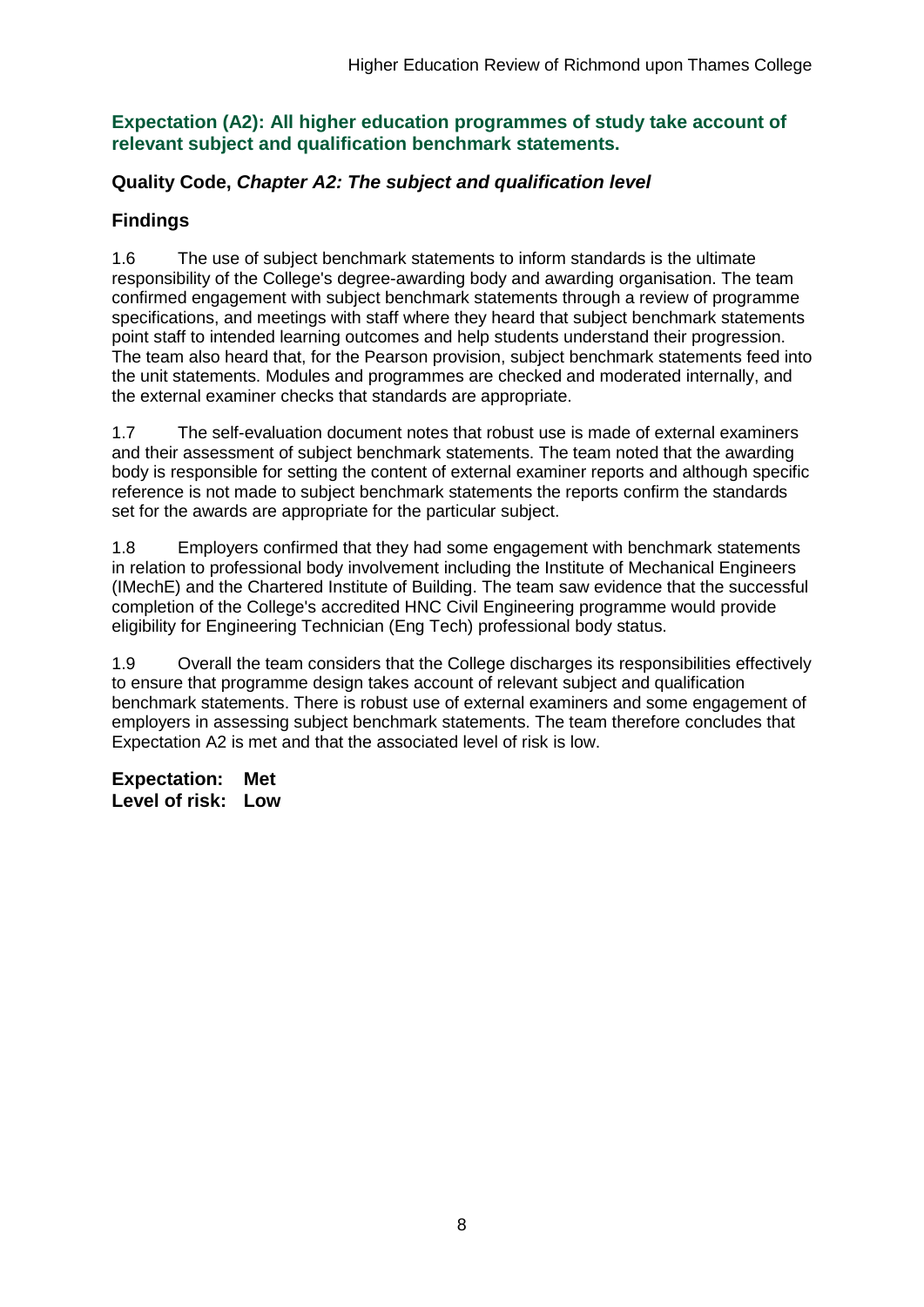**Expectation (A3): Higher education providers make available definitive information on the aims, intended learning outcomes and expected learner achievements for a programme of study.**

### **Quality Code,** *Chapter A3: The programme level*

## **Findings**

1.10 The self-evaluation document states that programme teams are responsible for providing students with a programme specification (as set out in the course handbook) during induction and at interview if required. Handbooks are reviewed at the end of the year during planning and development weeks.

1.11 The team confirmed that programme specifications were available for the foundation degree programmes. No programme specifications are available for the Pearson programmes. However, information in the Pearson Higher National Certificate (HNC) and Higher National Diploma (HND) handbooks included definitive information on the aims and learning outcomes for the programme of study. The Pearson BTEC HNC/HND handbooks also refer to a programme specification through the Pearson BTEC Centre Guide for Management Quality. However, the Guide only sets out the requirement for a programme specification. The team noted that Pearson requires centres to 'develop, for each programme they offer, a "programme specification" which identifies potential stopping-off points and gives the intended outcomes of the programme'.

1.12 The team concludes that Expectation A3 has been met and that the associated level of risk is low. However, the team would encourage the College to make more explicit programme information for its Pearson provision in line with this expectation. This is reflected in the recommendation made under Section 3: Information about higher education provision, where the team recommends that the College provide programme information consistent with *Part C: Information about higher education provision* of the Quality Code.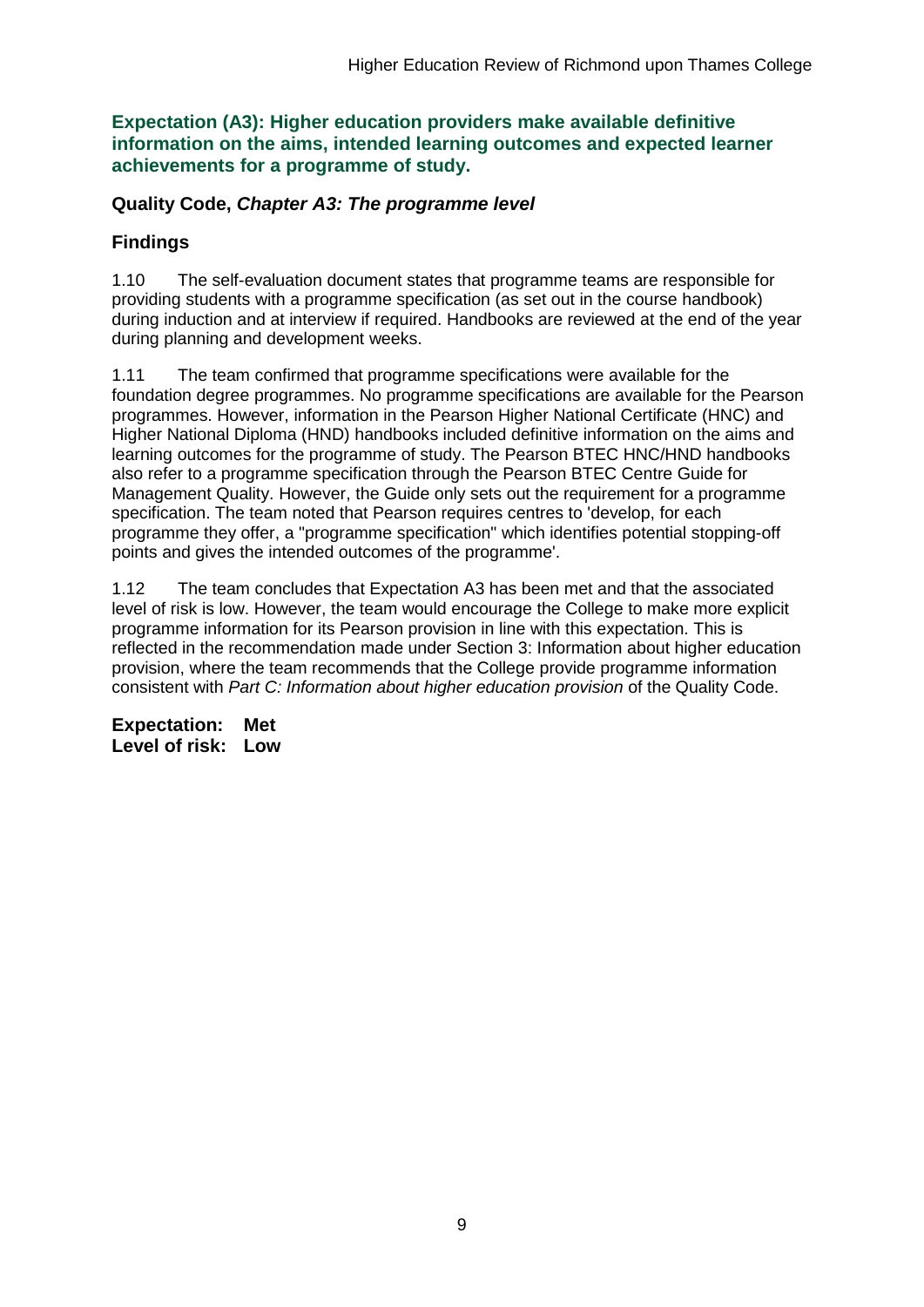#### **Expectation (A4): Higher education providers have in place effective processes to approve and periodically review the validity and relevance of programmes.**

### **Quality Code,** *Chapter A4: Approval and review*

### **Findings**

1.13 At the time of the review, the College ran three Kingston University programmes, although two of these were in their final presentation following the University's decision to end the franchise arrangement for these awards. The active programme is a Foundation Degree in Early Years. The College had five active Pearson HNC and HNDs. One of these, in Graphic Design, was initiated to replace a Kingston programme and the others were in Construction and Engineering.

1.14 The College's approval, monitoring and review policies and procedures relate to the quality of the awards offered, while responsibility for the academic standards of the College's programmes lies with its degree-awarding body and awarding organisation.

1.15 The team heard that all higher education programmes are subject to the College's self-evaluation and annual monitoring process and that the relevance of its higher education provision is reviewed as part of the College's curriculum planning process.

1.16 The review team concludes that, with regard to standards, the College fulfils its obligations in this area and therefore meets Expectation A4 and that the level of risk is low. However, the team has made some recommendations relating to monitoring and review with regards to quality (see Expectation B8).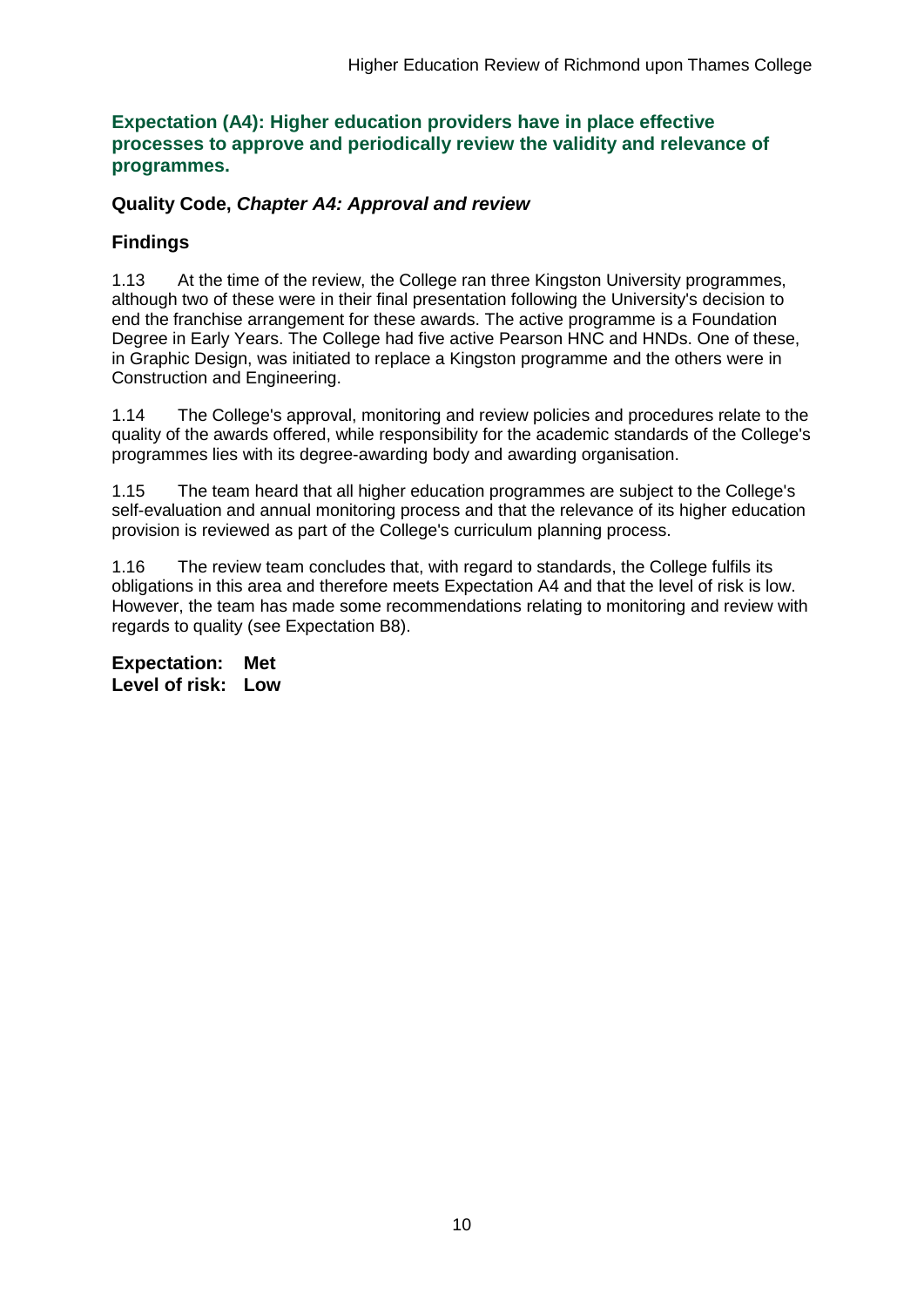#### **Expectation (A5): Higher education providers ensure independent and external participation in the management of threshold academic standards.**

### **Quality Code,** *Chapter A5: Externality*

### **Findings**

1.17 In line with its delegated responsibilities, the College fulfils its obligations and makes use of appropriate externality in its higher education programmes (see also Expectation B1). External examiners are appointed for the College's programmes by Kingston University and Pearson. The evidence shows that robust use is made of external examiner visits and reports to assure delivery, curriculum content and assessment.

The team heard that external examiner reports are discussed at student/staff consultatives. Additionally actions arising from external examiner reports, which are received by the Quality Team and programme leaders, feed into the course Quality Improvement Plans. Completion of the actions is overseen by the Curriculum Managers as part of the College's Curriculum Review Process.

1.18 The College is actively engaged with employers and industry partners in the design, content and delivery of its higher education programmes. For Pearson programmes the units and structure are decided by Pearson. However, the team heard that the College, in consultation with employers and, as appropriate, professional bodies, decides the most appropriate combinations of units. The team heard from employers that they are offered a choice of units to tailor a programme more to their requirements.

1.19 The team also saw evidence that the College works collaboratively with local colleges to share practice and review quality assurance processes as part of a Peer Review and Development Group.

1.20 Overall, the team found evidence that confirmed that the procedures work effectively and it is evident that there is externality within programme development and approval processes as well as assessment. The team therefore concludes that Expectation A5 has been met and that the associated level of risk is low.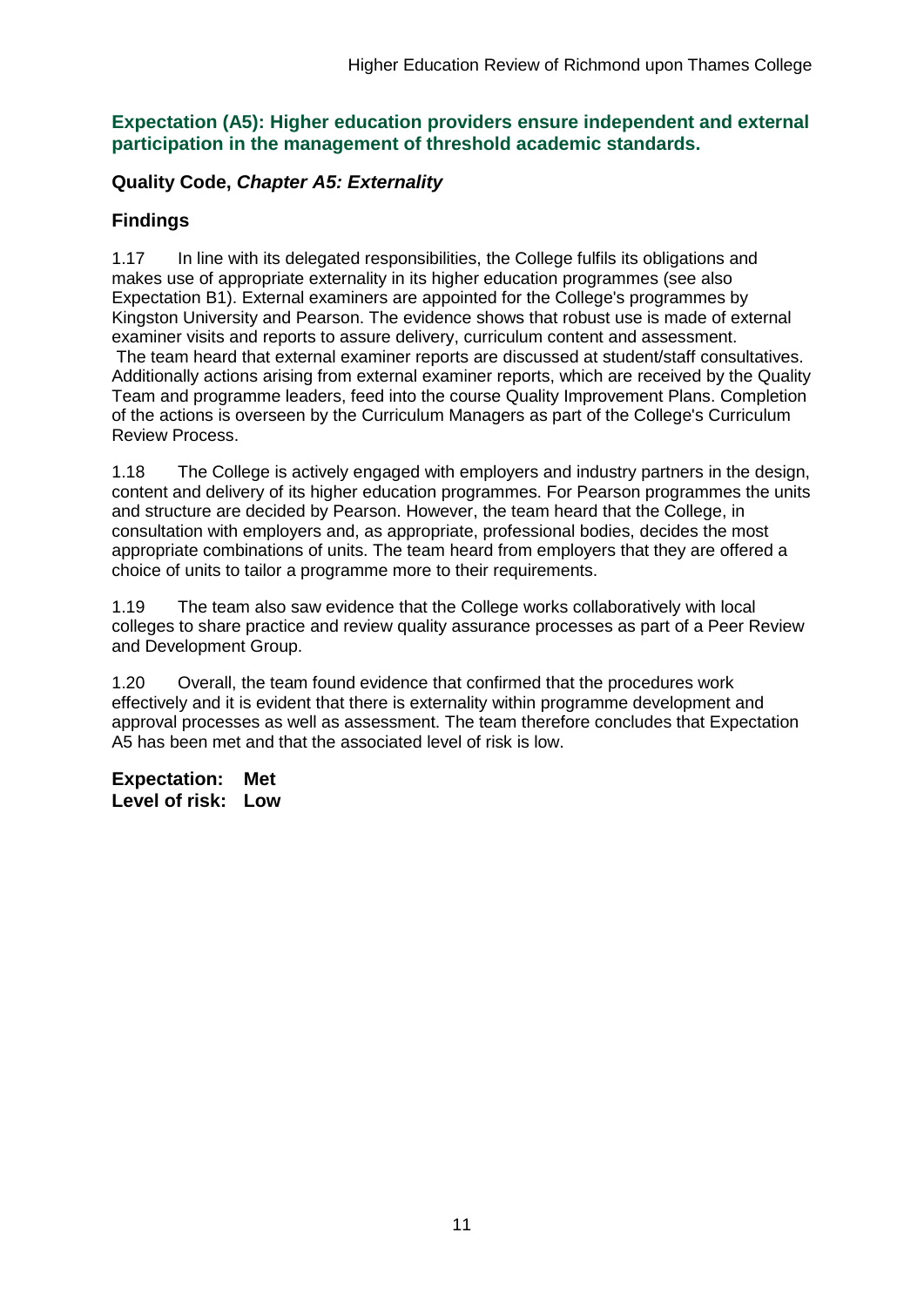**Expectation (A6): Higher education providers ensure the assessment of students is robust, valid and reliable and that the award of qualifications and credit are based on the achievement of the intended learning outcomes.**

### **Quality Code,** *Chapter A6: Assessment of achievement of learning outcomes*

### **Findings**

1.21 For the Kingston University programmes, assessments are designed by the University for implementation in the College as part of the franchise arrangement. Programme and Module Assessment Boards are run by the University.

1.22 The College has an Assessment Policy, which although further education based, sets out the rationale for assessment and the need to adhere to awarding body and awarding organisation regulations. This has been developed with reference to the Pearson BTEC Centre Guide to Managing Quality. Handbooks also contain an outline of the Assessment Policy and relevant assessment information for students, and programme specifications detail the various assessment strategies employed.

1.23 For Pearson programmes the College has responsibility for the design of assessment, its marking and internal verification. The College is also responsible for the operation of Assessment Boards. The team saw evidence of their operation, and that the College is developing its approach in this area as a result of external examiner feedback. The College is using the recently introduced HE Forum to develop and disseminate this policy revision.

1.24 The review team concludes that the College meets Expectation A6 and that the associated level of risk is low.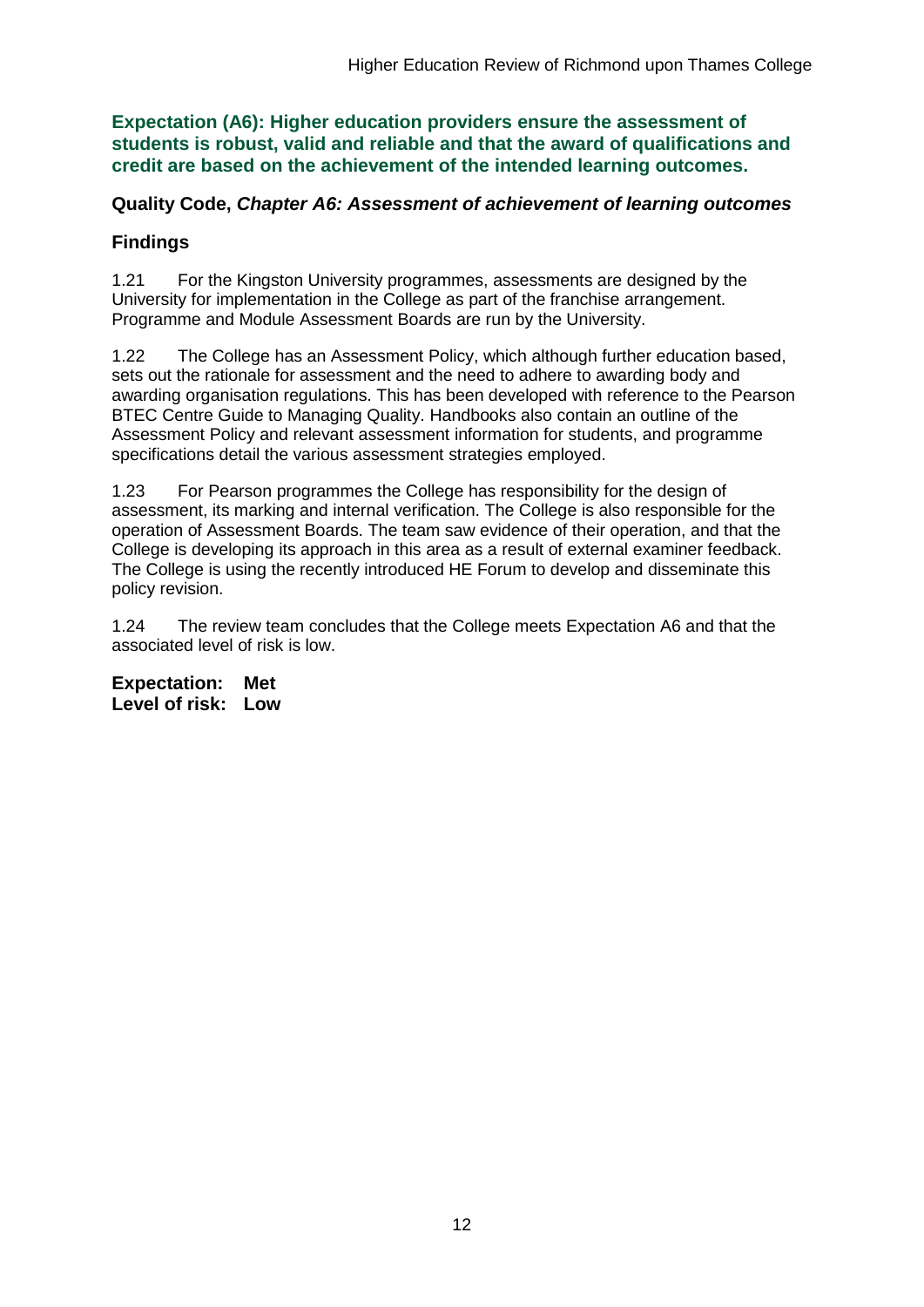## **Maintenance of the threshold academic standards of awards: Summary of findings**

1.25 In reaching its positive judgement, the review team matched its findings against the criteria specified. All of the expectations for this judgement area have been met with a low level of risk and there is evidence that, although the College's degree-awarding body and awarding organisation have ultimate responsibility for the setting the academic standards, the College is aware of its responsibilities for maintaining standards. The College is taking appropriate action in areas where it recognises that further work would enhance practice and contribute positively to the student experience, for example, the further development of assessment board operation as a result of external examiner feedback.

1.26 The team therefore concludes that the maintenance of threshold academic standards of awards offered on behalf of the awarding body and awarding organisation **meets** UK expectations.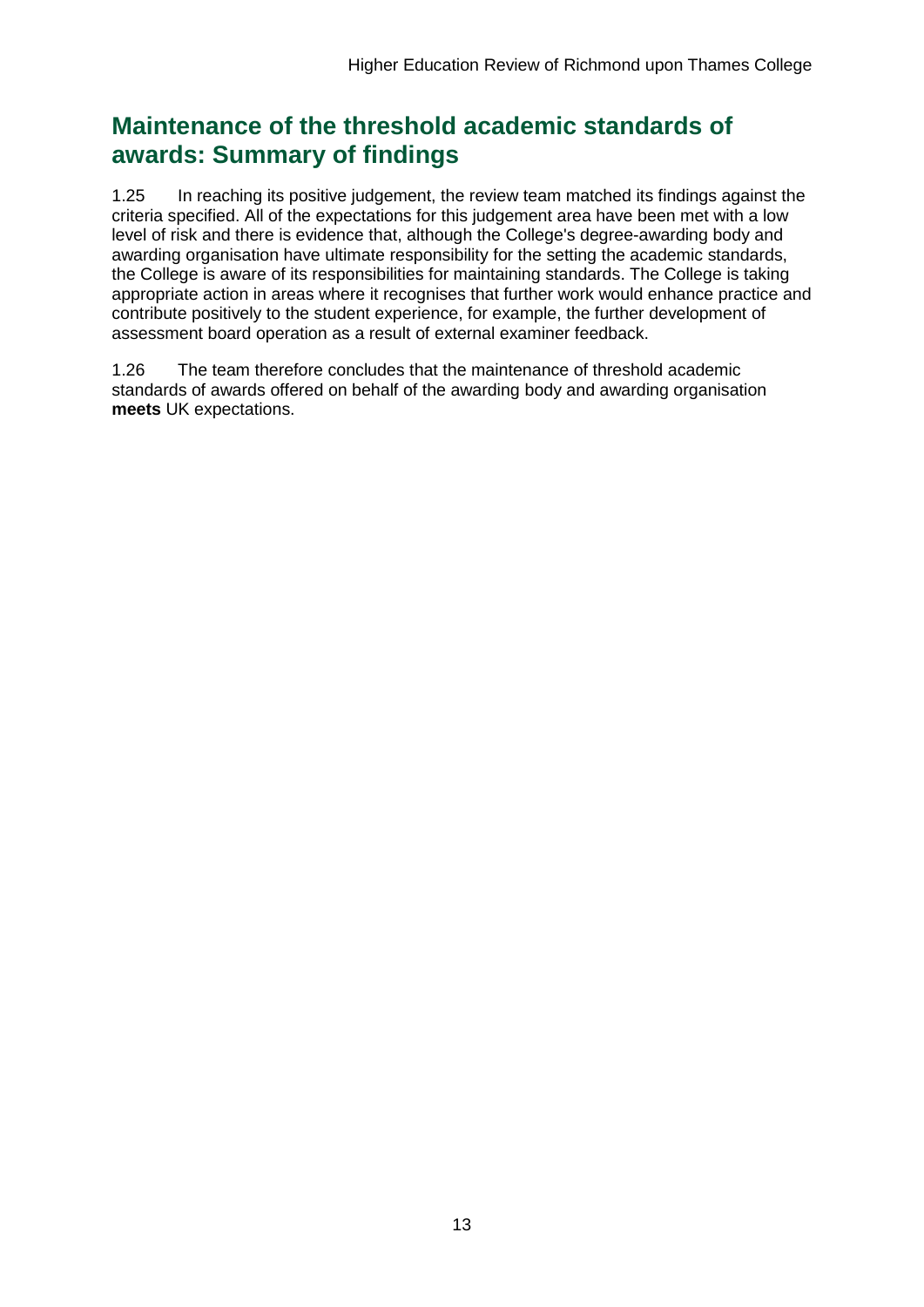## <span id="page-14-0"></span>**2 Judgement: Quality of learning opportunities**

#### **Expectation (B1): Higher education providers have effective processes for the design and approval of programmes.**

### **Quality Code,** *Chapter B1: Programme design and approval*

### **Findings**

2.1 The College's programme approval policy and procedure are clearly described and communicated to those involved. Final approval for the introduction of new programmes is the responsibility of the College's degree-awarding body and awarding organisation, as stated in the College's approval process, and in the College's Higher Education Responsibilities Overview. The approval policy and procedure considers the financial and market viability of a programme and the appropriate provision of resources.

2.2 The College introduced its approval policy in early 2013. The policy consists of two stages prior to seeking degree-awarding body approval. In line with its approach of situating responsibility for quality and curriculum development at programme level, design of new programmes is the responsibility of programme teams. The decision whether to implement a new programme is, however, a College responsibility and taken by a panel chaired by the Deputy Principal.

2.3 No higher education programmes have been subject to this new policy, but the team saw evidence of the effective operation of the former policy with regard to the provision of appropriate learning resources for the HNC/D Graphic Design. The review team confirmed during meetings with staff that the resources requested in the approval documentation had been provided.

2.4 Where the team saw evidence that the College is developing new higher education provision, in the Higher Education Strategy and in meetings the team held staff, the College stated that this would be in collaboration with industry partners, demonstrating the College's commitment to externality in programme approval.

2.5 The team concludes that the College meets Expectation B1 and that the associated level of risk is low. Furthermore, the College's use of external industry participation (for example the Rugby Football Union and Harlequins for planned programmes in sports) at key stages of the approval process contributes to the team's conclusion that extensive employer engagement in curriculum development contributes to the features of good practice in Expectations B3 and B4.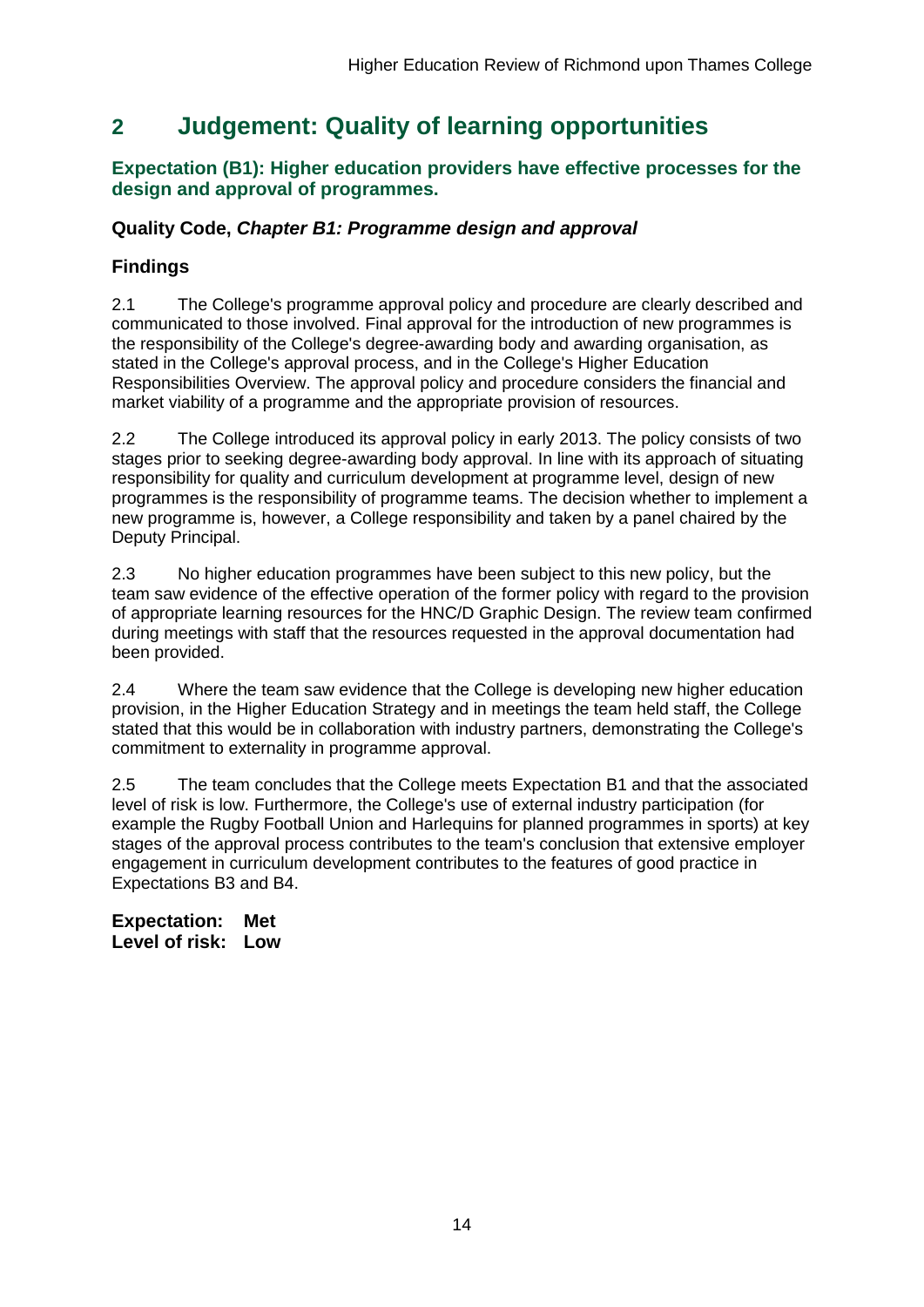#### **Expectation (B2): Policies and procedures used to admit students are clear, fair, explicit and consistently applied.**

### **Quality Code,** *Chapter B2: Admissions*

## **Findings**

2.6 The College's Higher Education Admissions Policy is detailed, with a clear procedure. The Policy sets out the stages of application, giving details about information events, entry requirements and accreditation of prior learning and costs. For students applying or studying for programmes validated by Kingston University the Policy directs students to the relevant University's procedures. Although the Policy does not contain an appeals process it does clearly state what applicants should do should they wish to raise a concern or complaint.

2.7 The College has a standard admissions process, which is broadly in line with that used by Kingston University, that it uses to admit students on Pearson BTEC HNC/HND programmes. Specifically for the Pearson programmes, programme specifications outline the criteria for admission. The College process of application to enrolment is consistent, with parity between the Pearson and Kingston University provision.

2.8 Entry requirements are detailed in the College's prospectus. The Policy also describes a Single Equality Policy and specific arrangements for students with learning difficulties. The application form has a section for disclosure of a disability or learning difficulty. Staff also commented that adjustments were made for students with disabilities through the admissions procedure. All students are interviewed by staff from the College in line with degree-awarding body requirements.

2.9 The College website has clear information about the application process, with additional sections such as enquiry requests. Students commented favourably on the speed of response to electronic enquiry forms and telephone enquiries. Applications forms are downloadable and the website clearly states that for some courses, successful candidates will be required to apply directly through UCAS. On some programme web pages, there are related links to information on student finance and subject specific blogs.

2.10 The team noted that there were differences in how programme details are given to the students, once enrolled. Students met by the team gave very positive feedback on the induction process and identified the constructive steps taken by the College, including tours of the campus and specific resources and inductions demonstrating how to access course related materials, such as handbooks, briefing documents and programme specifications on the virtual learning environment (see Expectation B4).

2.11 The review team saw a number of examples of good practice, which included a fast response time, from enquiry, application to interview and strong links with employers. The team considers the College's clear and robust recruitment and admission processes and the responsiveness of staff to be a feature of **good practice**.

2.12 The team therefore concludes that Expectation B2 has been met and that the associated level of risk is low.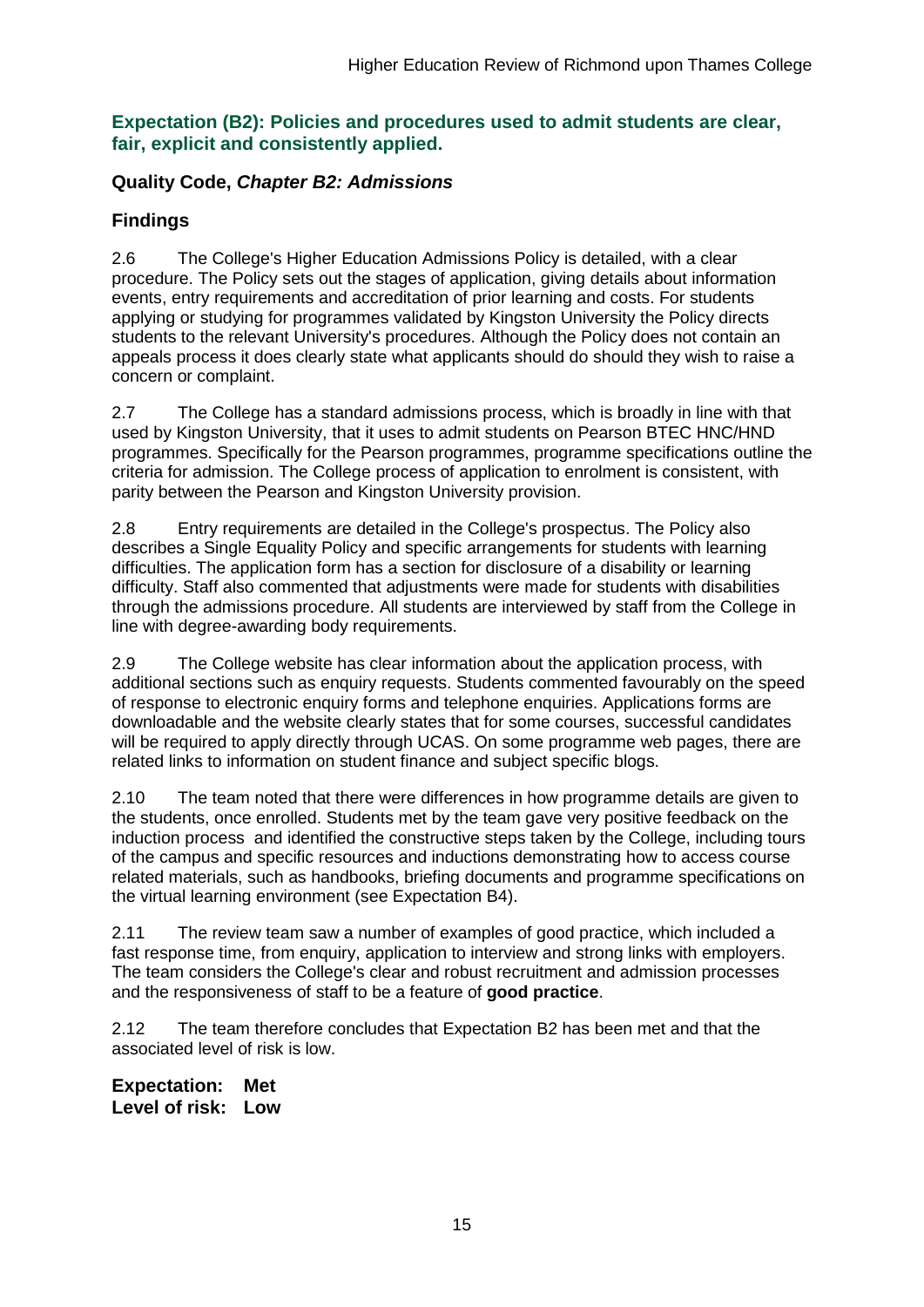**Expectation (B3): Higher education providers, working with their staff, students and other stakeholders, articulate and systematically review and enhance the provision of learning opportunities and teaching practices, so that every student is enabled to develop as an independent learner, study their chosen subject(s) in depth, and enhance their capacity for analytical, critical and creative thinking.**

### **Quality Code,** *Chapter B3: Learning and teaching*

## **Findings**

2.13 The College has appropriate procedures for assuring the quality of teaching and learning. The College operates a Teaching Observation Policy, although it acknowledges that there are inconsistencies in its application across all courses. The teaching and learning staff acknowledged that they teach across higher and further education and that the 'Open Door' observation scheme worked well, supported by the Learning and Teaching Advocates.

2.14 The College has produced guidelines for continuing professional development for staff and there is evidence that staff development activities are linked to curriculum development and learning, teaching and assessment. The College has also demonstrated how scholarly and professional activity informed and supported curriculum delivery. Discussions with staff indicated that there are opportunities for subject-related staff development. During meetings with the team students praised the professional development of staff, library services and careers advice.

2.15 The College has appointed staff with appropriate qualifications and experience. The majority of staff are qualified to at least master's level and have extensive industry experience. The College has a clear and well structured Teaching and Learning Handbook, which offers guidance to staff and sets out the support to be provided to students.

2.16 Within the College's Higher Education Strategy, a process of programme planning that links to staff development is identified. The College has recently taken part in a Peer Review and Development Group with neighbouring colleges to share best practice. This includes organising continuing professional development sessions. Links exist with the College's degree-awarding body for staff development for those who teach on higher education programmes, such as the higher education teaching qualification or development opportunities offered, as part of the franchise contract arrangements. The College's degreeawarding body is currently reviewing its staff development policy, to clarify the staff development activity to which a partner college is entitled.

2.17 The College has a number of mechanisms that collect and analyse information to ensure the continued effectiveness of their strategic approach to, and the enhancement of, learning opportunities and teaching practices. These include peer observation and student feedback tools. The College also evidenced processes that examined the quality of the taught experience through Curriculum Performance Reviews.

2.18 Evidence was also provided of how students are able to monitor their progress and further their academic development through the provision of regular opportunities to reflect on feedback and engage in dialogue with staff through regular tutorials and through assessment feedback. Tutorials are timetabled for all higher education programmes and cover both academic and pastoral issues. Staff are given scope to adapt tutorials to fit the needs of the groups and individuals, especially part-time (day release) learners. In addition to timetabled tutorials, students are able to make appointments with tutors and to access support by email and telephone. Students reported that tutors are responsive and willing to provide support at all times. The course team identified that the flexible and accessible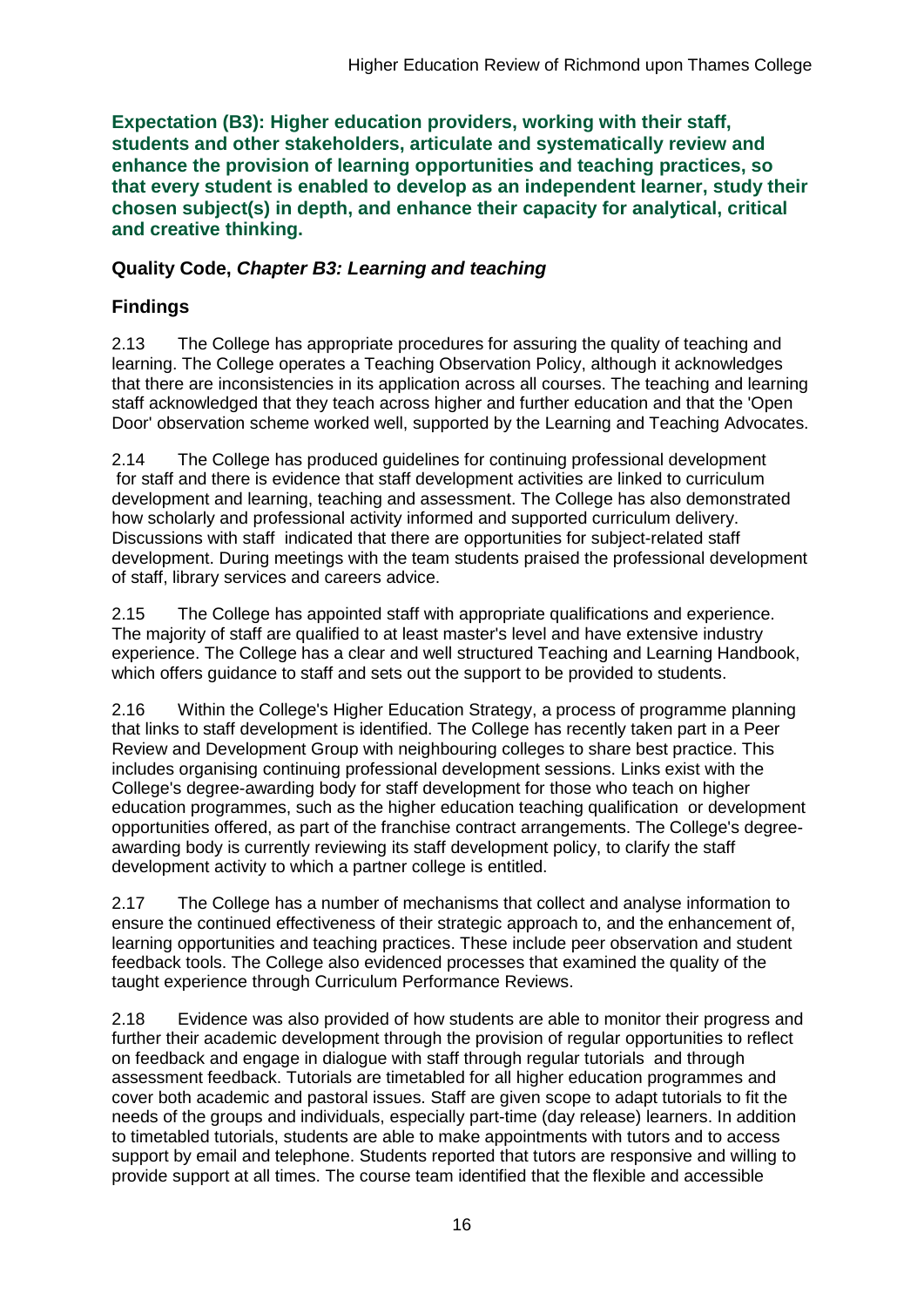tutorials (across all the higher education provision) ensures parity of support for full and parttime (day release) programmes. Students were aware of the methods and processes of assessment, with strong and supportive feedback tools. The support by teaching staff for the various group contributes to the feature of good practice noted in Expectation B4.

2.19 Reviewers heard that employers are involved in the design, development and delivery of programmes where possible. Employers also deliver masterclasses and guest lectures, set projects and review and critique work on the HNC/D in Graphic Design. On the Early Years programmes, employers provide mentors for the students, and advise on, and provide support for, the work-based assignments. The team considers the extensive employer engagement in curriculum development, the professional practice of staff, and students' progression to be a feature of **good practice**.

2.20 The team noted the recently developed staff-student consultative meetings. It also noted that students were involved in module and programme evaluations and that there were examples of student voice activities. Both students and staff acknowledged how supportive the induction process and programme handbooks were.

2.21 The team concludes, therefore, that Expectation B3 has been met and that the associated level of risk is low.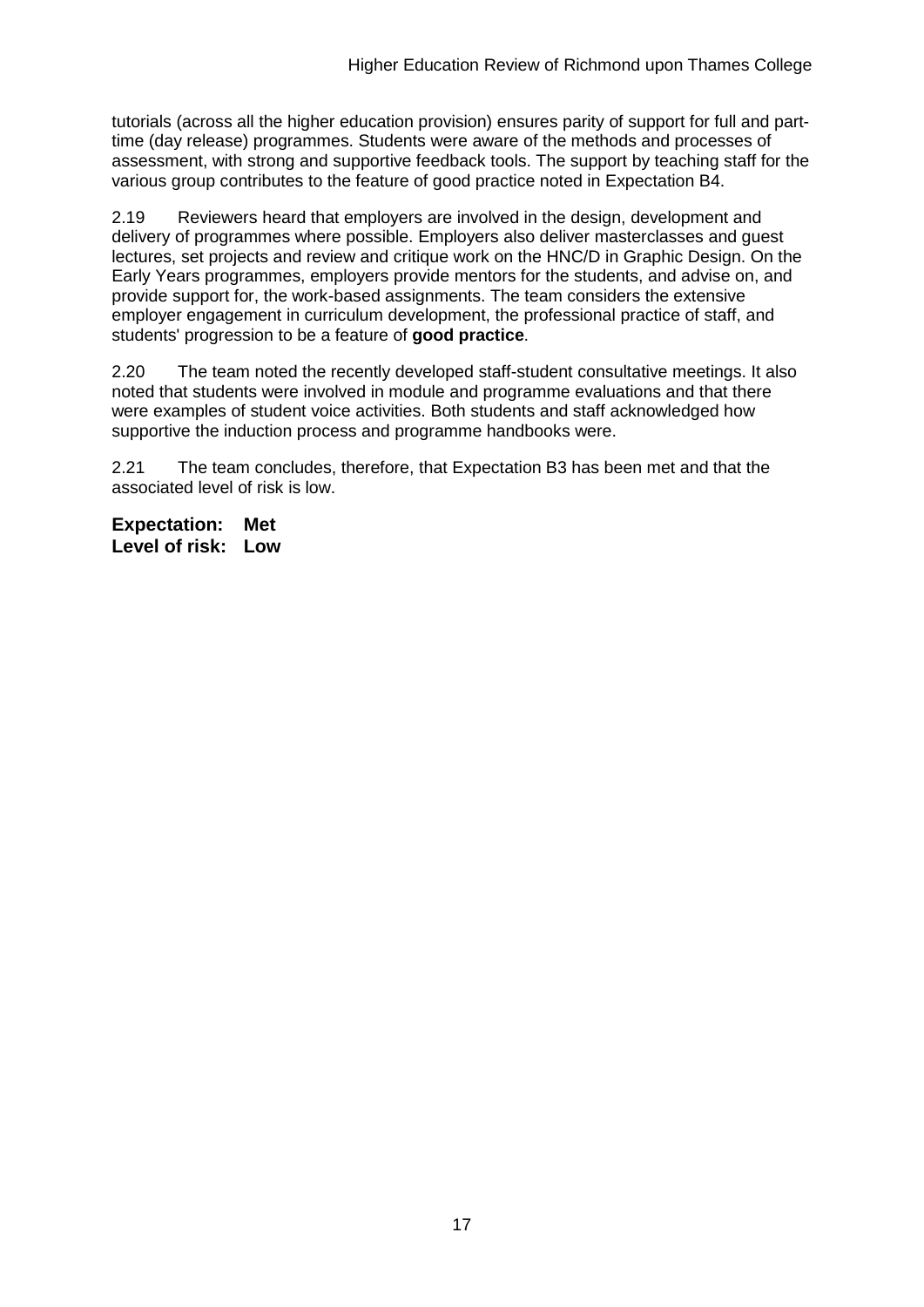**Expectation (B4): Higher education providers have in place, monitor and evaluate arrangements and resources which enable students to develop their academic, personal and professional potential.**

### **Quality Code,** *Chapter B4: Enabling student development and achievement*

## **Findings**

2.22 The College demonstrated a strategic response to the changing nature of the higher education sector, local demand and the differing needs of its diverse student body to reshape its higher education offer. The nature and shape of the College's higher education provision began to change significantly from 2011-12 in response to external factors including the changing strategies of its degree-awarding bodies and government funding policy. In response to the differing needs of students and employers a flexible mixed mode of delivery has been developed. For example, the foundation degrees and HNC/Ds are more related to work patterns and are offered as day release or part-day and part-evening provision to suit employers' and student requirements.

2.23 The College undertook a review of its higher education provision led by the College Leadership Team, which resulted in changes being made to the programmes offered. Overall, the impact of these changes has led to a drop in higher education activity across the College in terms of student numbers, and a shift in student profile to better meet the needs of students and the College's employability agenda.

2.24 The majority of the higher education students are employed and completing a qualification as part of the skills development demanded by their employer. The College acknowledged that systems and approaches to teaching, learning and support have needed to adapt to this new cohort and it noted that the new HE Forum seeks to ensure that learning opportunities are enhanced for these groups and that the employability skills and insights into the world of work of this cohort are shared.

2.25 To enable further student development and achievement, the College actively engages with employers and has developed an Employment Engagement Strategy. The strategy focuses on three strands: the development of apprenticeships, provision of statutory programmes, and bespoke packages for employers within the strategy. The development of progression routes and HNC/Ds are an essential element. Progression pathways are mapped from advanced apprenticeships in IT, Engineering Construction and Customer Service to appropriate level 4 and 5 qualifications.

2.26 The team heard that within the College there is strong engagement with external organisations, with some programmes having long-term established relationships with employers especially in Early Years Foundation Degree and the HNCs in Engineering and Construction. There was also evidence of employers in consultation with the College, examining how learning resources maintained their currency. The team considers the planning of learning resources in consultation with industrial partners to maintain the currency of equipment to be a feature of **good practice.**

2.27 The Review team also noted that the College has introduced an Employability Skills Task and Finish Group, whose remit is to implement and monitor employability skills across the provision.

2.28 There is a well established College system for the purchasing of learning resources with evidence of annual capital expenditure bids, coordinated by senior management. Both staff and students reported satisfaction with the level of resources available in the College.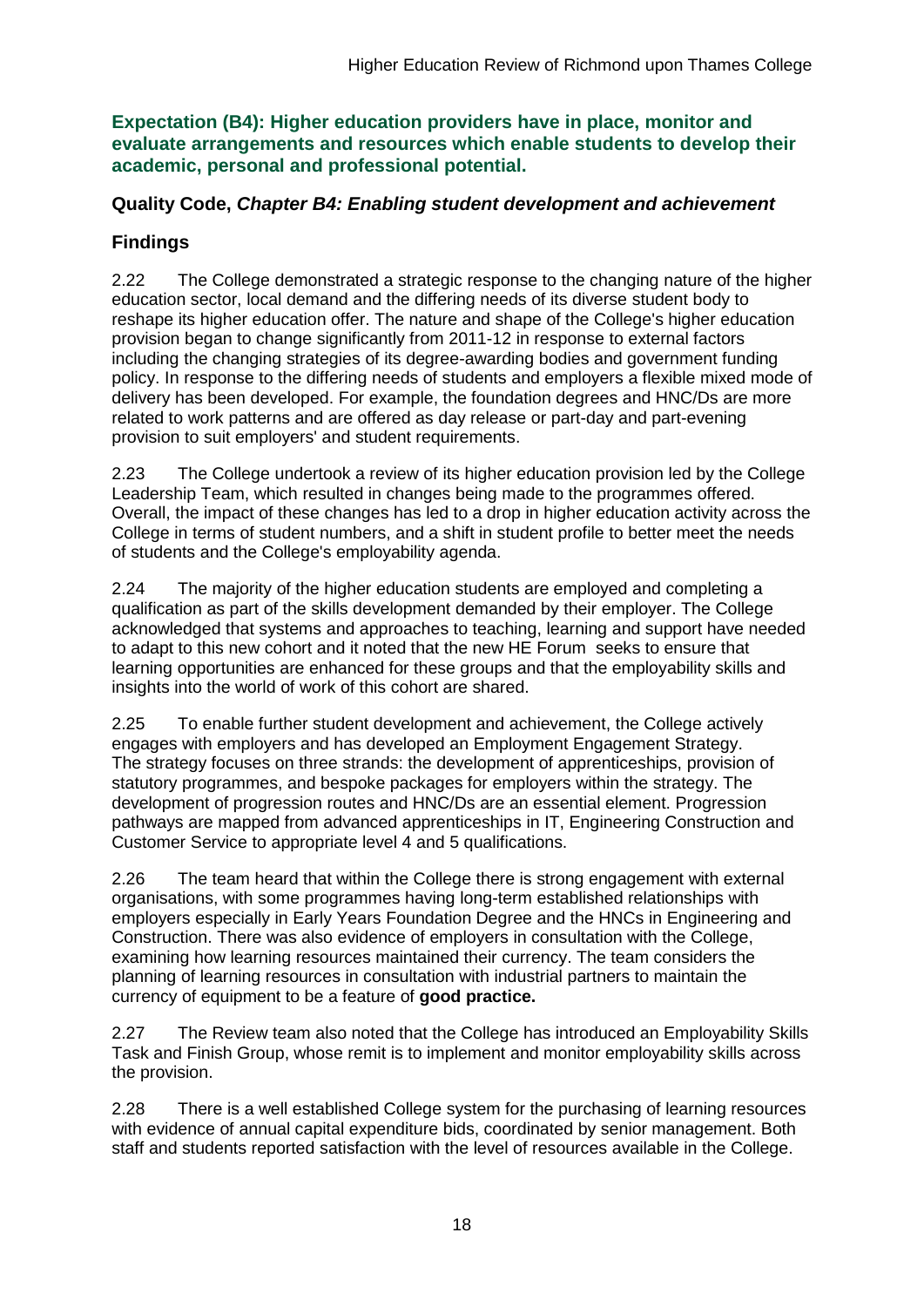2.29 The College has evidenced that they make students aware of their responsibilities to engage with the opportunities offered to enable their development and achievement through programme handbooks, induction and handout materials. Due to the size and nature of the provision (day release on some programmes), student representation from across the College has been difficult to achieve, given that students on some work-based foundation degree/HNC programmes are either not available during the day, or only attend for one day a week. Various ways of achieving effective representation are being explored by the College including the appointment of a Student Liaison Officer. From meetings with the students, it is evident that the College has a 'student-centred' approach, which enables student development and achievement.

2.30 The College and programmes have processes in place to communicate with students throughout their period of study in a structured, clear, concise and timely way. Students remarked on the effectiveness of the programme team to inform them of the opportunities available and provided comprehensive information about the commitment required of students.

2.31 The College produced evidence of systems - course self-evaluation documentation audit and Course Performance Reviews - which enabled student academic progression review. HNC/D programmes implemented this through student, staff and employer partnership. The programmes focused particular attention upon student entry into the learning environment from the work place and delivery modes, including day release and pastoral support to fully support student progression and achievement. The team considers the support offered by teaching staff and their responsiveness to students throughout their course to be a feature of **good practice.**

2.32 The team concludes that based on its investigations around the changing nature of the higher education offer to better meet the needs of students and employers, employer engagement, resource management, the level of pastoral care, and level of student support, the College meets Expectation B4 and that the associated level of risk is low.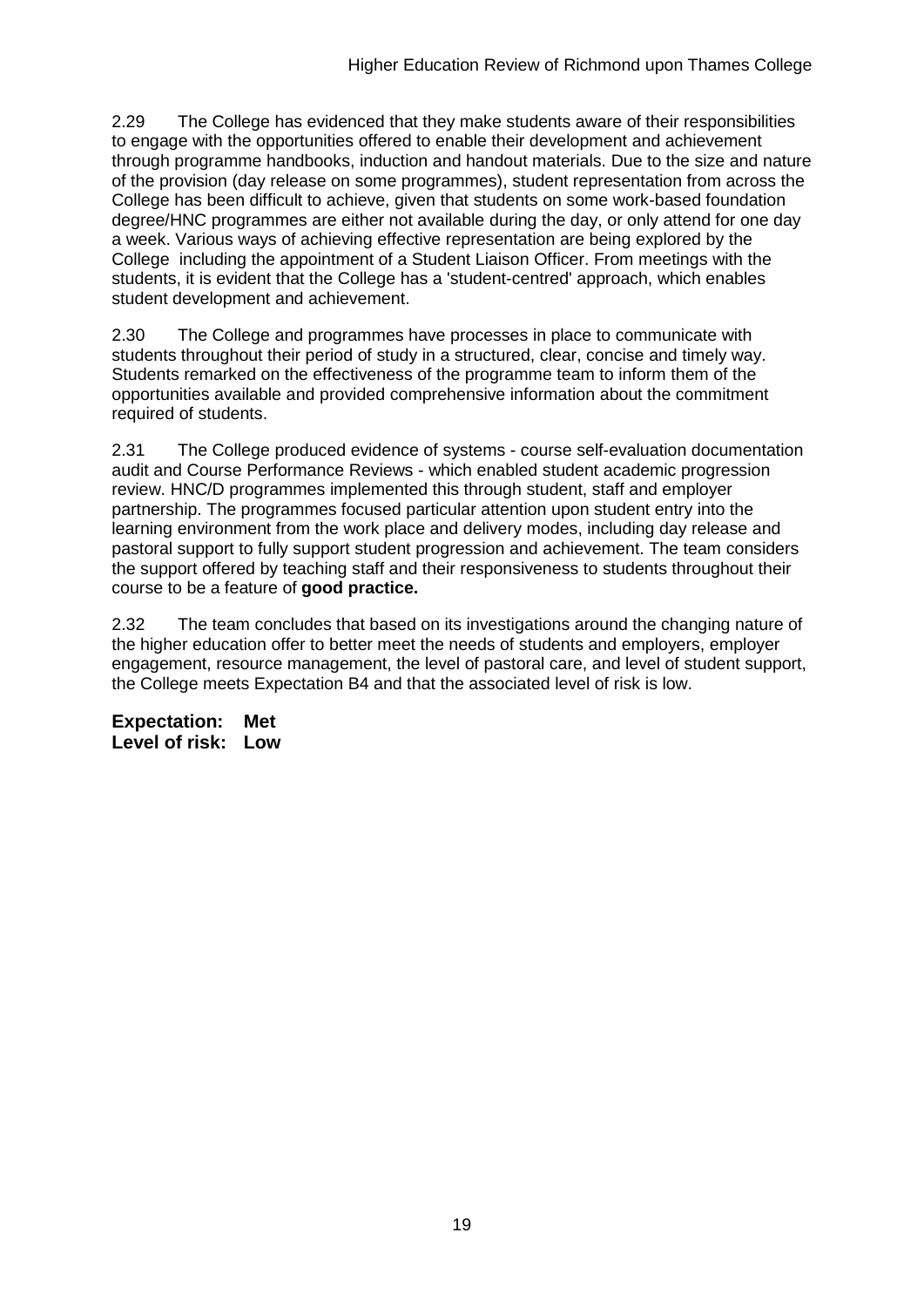**Expectation (B5): Higher education providers take deliberate steps to engage all students, individually and collectively, as partners in the assurance and enhancement of their educational experience.**

#### **Quality Code,** *Chapter B5: Student engagement*

### **Findings**

2.33 The College has acknowledged its need to do more in gathering and responding to students' feedback in relation to their courses. The College is in the process of developing a consistent approach to incorporating higher education students into the College-wide annual learner survey activity. A recent higher education survey investigated student satisfaction levels regarding information, teaching, assessment and feedback, academic and pastoral support, organisation, resources and personal development.

2.34 Some programmes operate a tutorial system to engage students and facilitate the election of a student representative for each year. Student representatives are elected for some programmes, although on the part-time programmes, representation poses some difficulties. Student representatives are given a booklet that offers guidance on their role. Student representatives consult with students and devise an agenda for the bi-annual staffstudent consultative meetings.

2.35 There was evidence that, at course level, there were a number of formal and informal mechanisms utilised by the course teams to engage students as partners in assurance and enhancement. Students are able to engage during tutorials and the small student cohort on programmes enable informal, meaningful interactions between students and teaching staff.

2.36 Evidence provided also identifies that the College wishes to extend its range of methods to gather student opinion, including formal committee structures, community meetings and College-wide events. The College's recent appointment of a Student Liaison Officer and their work with the Quality Office, the student population and the Students' Union, demonstrates a holistic approach in engaging with learners.

2.37 The team concludes that Expectation B5 has been met and that the associated level of risk is low.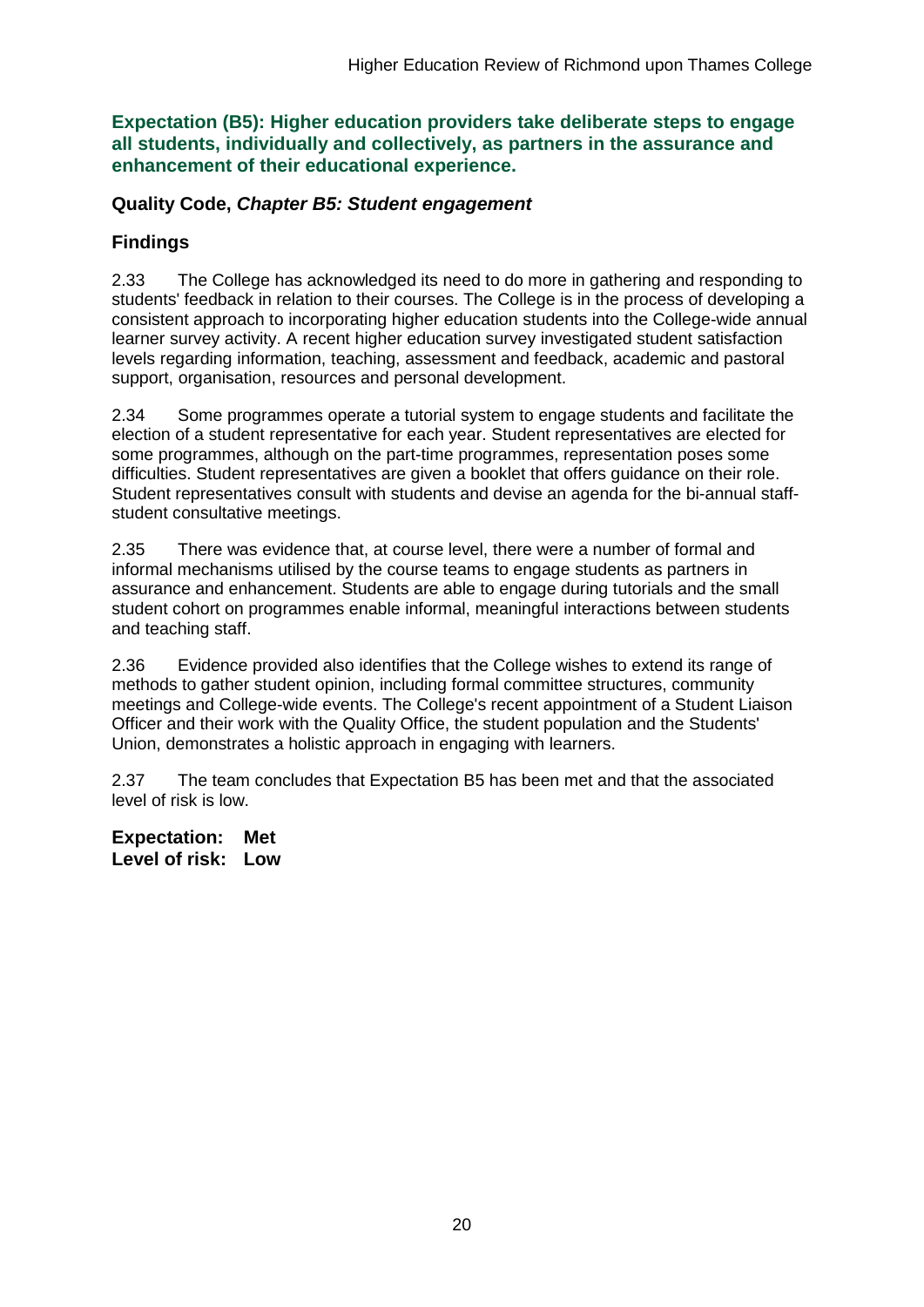**Expectation (B6): Higher education providers ensure that students have appropriate opportunities to show they have achieved the intended learning outcomes for the award of a qualification or credit.**

#### **Quality Code,** *Chapter B6: Assessment of students and accreditation of prior learning*

### **Findings**

2.38 The College has greater responsibility for the design and delivery of assessment with the Pearson programmes it offers, than for the Kingston University awards (see Expectation A6). The Institutional Agreement between the College and Kingston University clearly states that the design of assessment is the University's responsibility and the College is responsible for the implementation of assessment. The University's Assessment Boards include representation from the associate colleges delivering the programmes. The Pearson BTEC Centre Guide to Assessment Levels 4 to 7 gives the College responsibility for the design and implementation of assessment, internal verification and examination boards. The external verifier (examiner) system is the awarding body's check that assessment practices are in line with its expectations.

2.39 The College has a detailed Assessment Policy, which covers the principles of assessment and the respective roles of assessor and internal verifiers, although this is focused on its further education provision. The assessment of HNC/D programmes is subject to the Pearson guidelines. The team saw evidence of staff engagement in professional development with regard to Pearson policies. The internal verification process is familiar to teaching staff across the higher education and further education provision. Teaching staff whom the team met confirmed that the internal verification process operates as stated in the policies with independence and appropriate sampling. The team saw examples of an assessment schedule, assignment brief, internal verification plan and feedback to students. Example external examiner reports confirmed the appropriate application of the Assessment Policy. Where improvements to assessment were recommended by external examiners, the College used its annual monitoring process to respond appropriately. Kingston University programmes have detailed assessment schemes contained within programme specifications.

2.40 Students who met with the team confirmed that expectations for assessment including timings, format and marking schemes had been clear in advance through the programme teams and handbooks, and that feedback received through written comments and in the face-to-face tutorials on assessment performance had been useful for their personal academic development. They further confirmed that they were aware of the internal verification process. On one programme, however, the team was made aware of a concern relating to the clarity of assessment. The students concerned reported that they had been invited to comment on the ambiguity of the assessment criteria through the module review process.

2.41 The team concludes that the College meets Expectation B6 has been met and that the associated level of risk is low.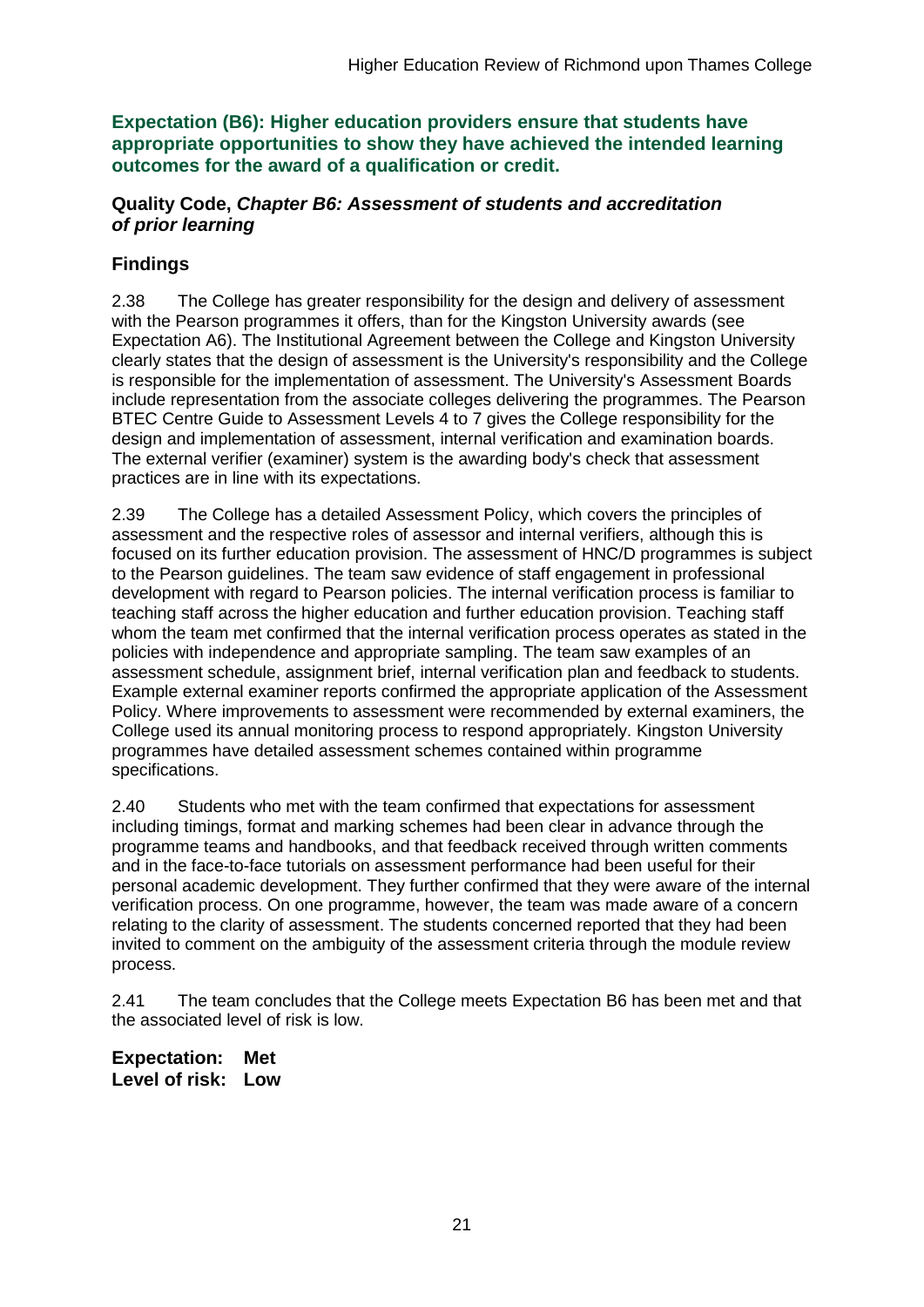#### **Expectation (B7): Higher education providers make scrupulous use of external examiners.**

#### **Quality Code,** *Chapter B7: External examining*

### **Findings**

2.42 External examiners are appointed by the College's degree-awarding body and awarding organisation, as stated in the Institutional Agreement with Kingston University and Pearson BTEC Centre Guide to Assessment Levels 4 to 7 (see Expectation A5). External examiner reports, which for both Kingston University and Pearson programmes are specific to the College, are considered at programme level. The team saw evidence of engagement with external examiner reports and the integration of comments within the College's quality assurance processes of Curriculum Performance Review, Self-Evaluation and Quality Improvement Plans, and in Kingston University's Module Review and Development Plans. From both the documentation, which the team saw, and the meetings held with teaching staff and curriculum managers, the team concludes that there is detailed consideration of external examiner reports at programme level, in line with the College's approach of situating responsibility for quality with programme teams.

2.43 The College acknowledged that its cross-College oversight of external examiners' comments required improvement to better facilitate the identification of themes affecting programmes across the College's provision, and has charged the HE Forum with overall consideration of this area. Reviewers heard that the HE Forum will consider all reports in full and identify cross-College theme .

2.44 The team heard from students that external examiner reports had been made available to them through the virtual learning environment, although there was no evidence of discussion of reports with students.

2.45 The team concludes that the College meets Expectation B7 and that the associated level of risk is low.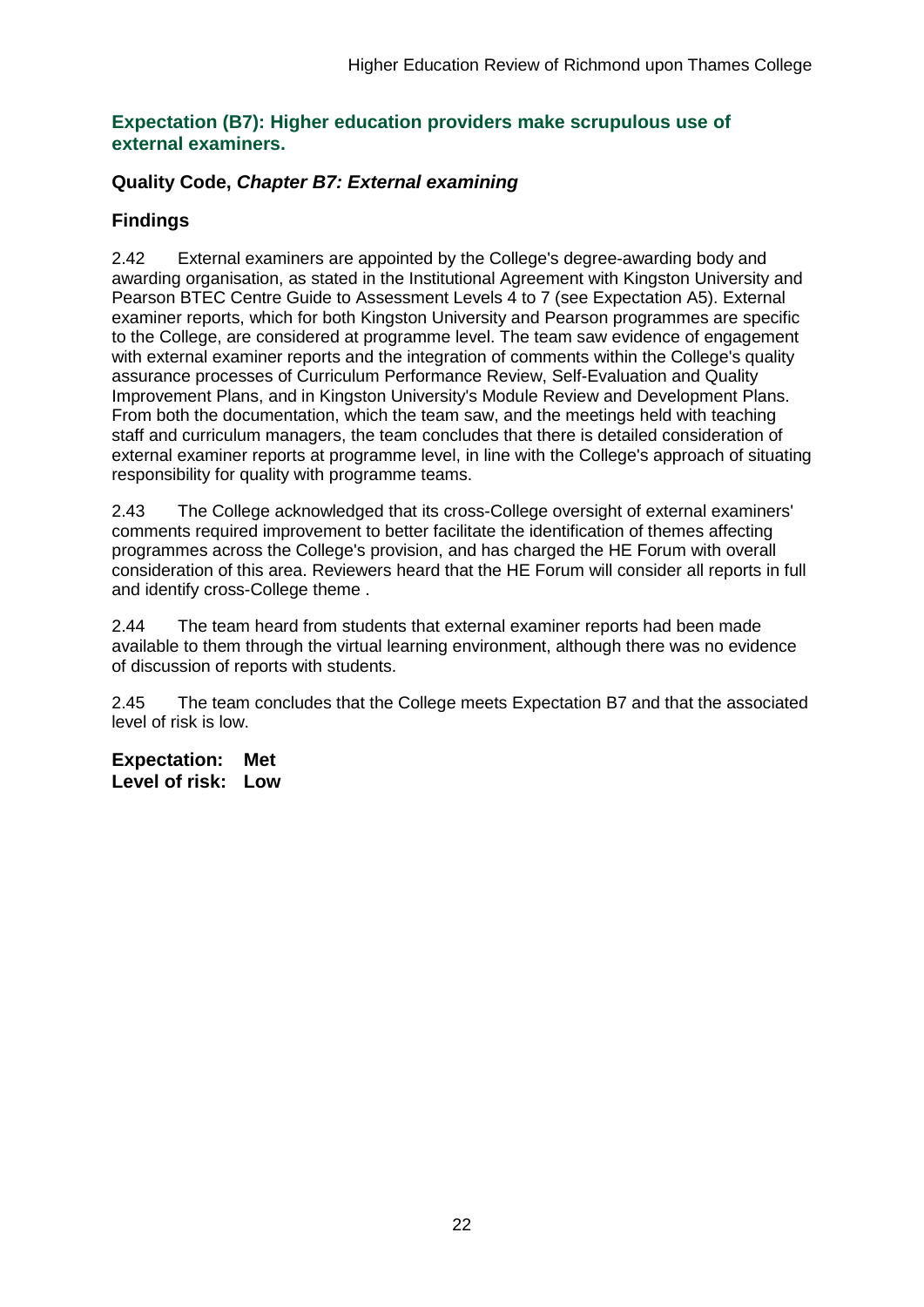### **Expectation (B8): Higher education providers have effective procedures in place to routinely monitor and periodically review programmes.**

### **Quality Code***, Chapter B8: Programme monitoring and review*

## **Findings**

2.46 The College's Kingston University programmes are subject to the University's annual monitoring and periodic review processes. The Kingston University annual programme monitoring process involves the production of Module Review and Development Plans which are coordinated by the respective module leaders. These then feed into a programme monitoring meeting of the respective Board of Study from which a programme monitoring report is produced by the Course Director. College staff contribute to module reviews and are represented by programme leaders at the programme monitoring Boards of Study meetings. The review team saw evidence of the College's engagement with this process, including Module Review and Development Plans, Staff-Student Consultative Committee and Executive Committee. The Institutional Agreement between the University and College clearly states the University's responsibility for periodic review of the programmes.

2.47 The College has its own annual monitoring processes: Quality Improvement Plans are produced annually following the production of self-evaluation documents. Progress against the Quality Improvement Plans is monitored through the Curriculum Review Process, which takes place each term. This in turn feeds into the next year's self-evaluation document. The Curriculum Review Process requires programme managers to comment on performance, including the progress of individual students, and key performance indicators. This self-evaluation is then reviewed by the manager for the curriculum area. This closed loop system is one which encourages continuous reflection and improvement at programme and departmental level, which was confirmed by programme leaders and managers whom the team met. There was evidence of appropriate external engagement in this process through external examiner reports, and employer engagement demonstrated in comments made in the self-reflection documentation.

2.48 In addition to the programme and department level monitoring, the College has a Higher Education Self-Evaluation Document and cross-College Quality Improvement Plan. The team heard that the revised self-evaluation documentation, which differentiates it from the further education provision, is designed to foster engagement with the Quality Code. The evidence presented to the team demonstrated inconsistent and selective engagement with the Quality Code at both programme level and in the Higher Education Self-Evaluation Document.

2.49 The College situates responsibility for standards, quality and information at programme level. In order for the College to fully assure itself that the annual monitoring process does embed the Quality Code's expectations, the review team **recommends** that by the beginning of the Spring Term 2015, the College ensure the consistent implementation of the annual monitoring process.

2.50 All curriculum changes are considered minor: this is stated in the College's approval policy and confirmed by staff in meetings the team held. Programmes are not subject to reapproval where they have varied from the originally approved programme unless changes are deemed 'substantial'. The review team saw evidence that, in the case of one programme, significant curriculum changes, initiated by the degree-awarding body, had resulted in mid-programme changes about which students felt that they had had no input. With responsibility for quality situated at programme level, the review team concludes that the College has insufficient oversight of curriculum changes. In order to meet the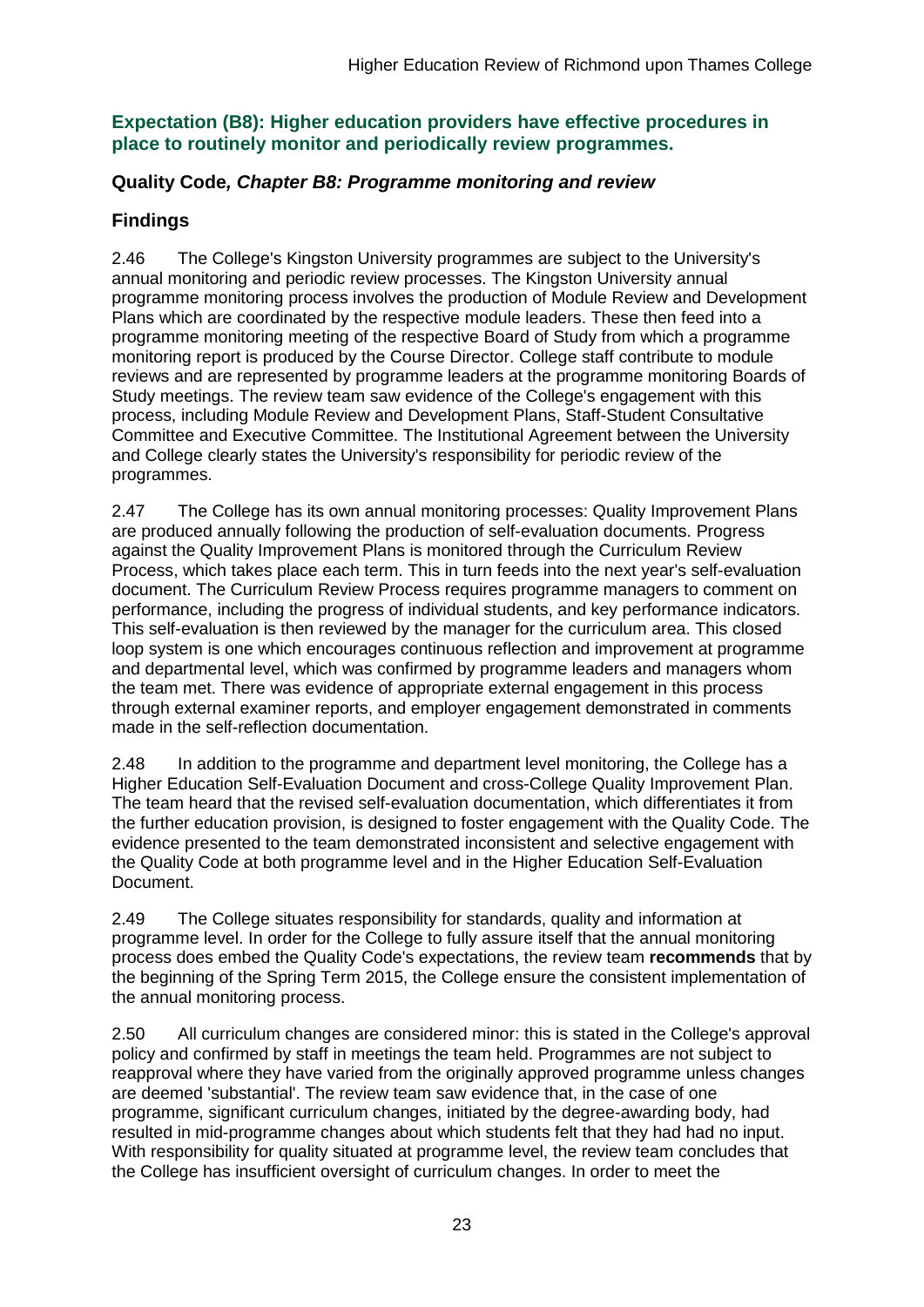expectations of the Quality Code, the College should seek further assurance that the cumulative impact of small and incremental changes is consistent with its obligation to safeguard the quality of learning opportunities. Therefore, the team **recommends** that before the start of the 2014-15 academic year the College ensure that it has oversight of, and manages the implications arising from, curriculum change over time.

2.51 The College has conducted exercises, including Building a Sustainable Future and the development of the Higher Education Strategy, to evaluate the relevance of its portfolio of programmes. Furthermore, it has two periodic processes by which it reviews quality: Internal and External Quality Reviews, which comment on the operation of academic units across the full breadth of their higher and further education provision, although the policies relating to these processes do not specify their frequency. However, none of these processes addresses the expectation that the College routinely periodically reviews the validity and relevance of individual programmes, involving the relevant external expertise such as academic and employer representatives.

2.52 While the College is not fully responsible for the validity and relevance of its programmes as it is not the degree-awarding body, it should devise a mechanism by which it periodically reviews its programmes with regard to its specific responsibilities. Therefore, the review team **recommends** that by the beginning of the Spring Term in 2015, the College develop and initiate a periodic review process for higher national programmes.

2.53 The College's Quality Improvement Manager is responsible for quality management policies, and the operation and review of quality processes is the responsibility of the Quality Manager. Quality policies are reviewed annually. The team saw evidence that the HE Forum had begun to exercise its role in supporting policy development in this area through the papers and minutes of the inaugural meeting at which relevant policies were considered.

2.54 The team concludes that the College does not meet Expectation B8 and that the associated level of risk is moderate. This is because the annual monitoring process is not applied consistently. In addition, there is no process or mechanism for monitoring the cumulative impact of small/incremental curriculum changes and while it undertakes internal and external quality reviews, the College does not have a mechanism by which it periodically reviews its programmes.

**Expectation: Not met Level of risk: Moderate**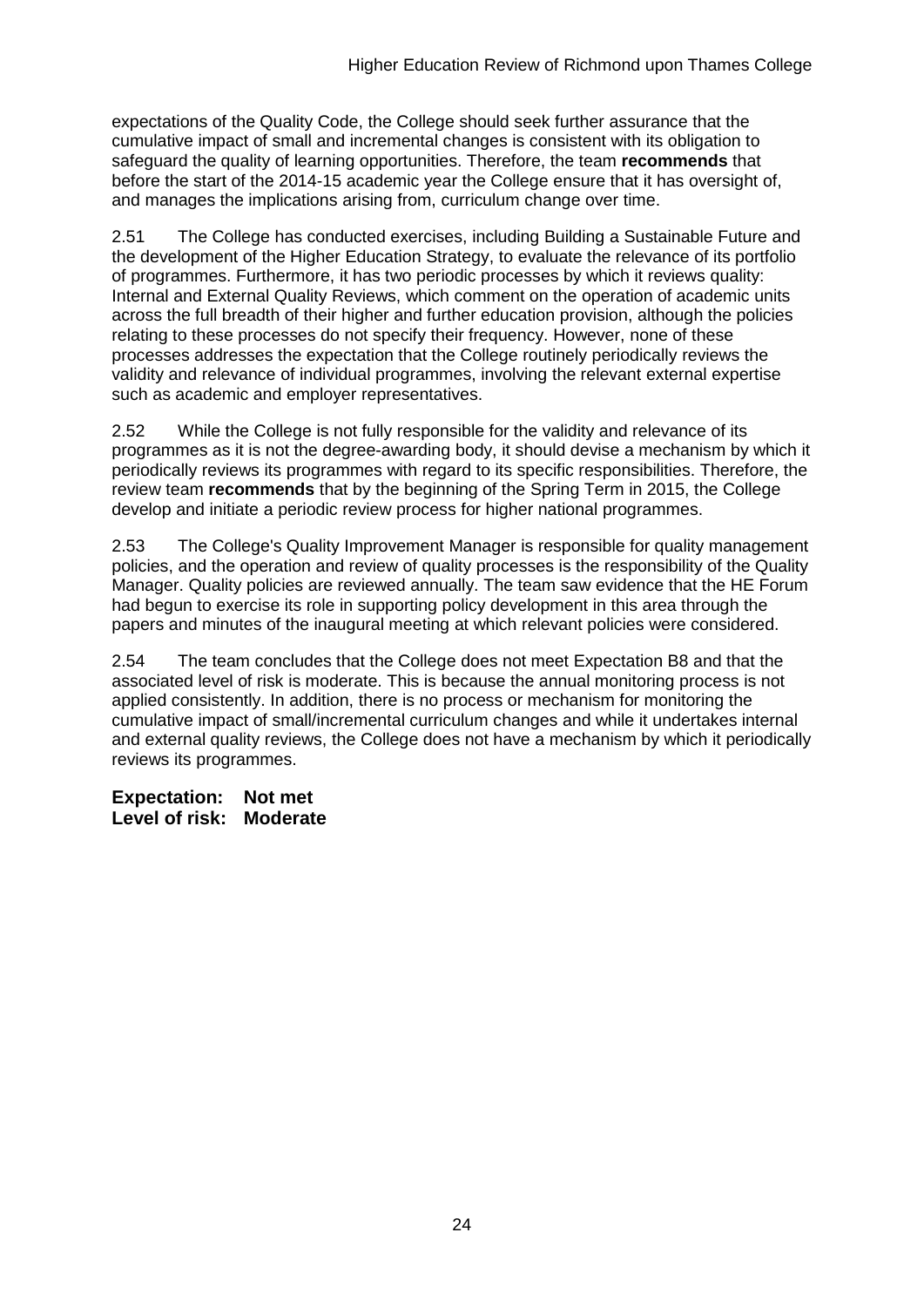#### **Expectation (B9): Higher education providers have fair, effective and timely procedures for handling students' complaints and academic appeals.**

#### **Quality Code,** *Chapter B9: Complaints and student appeals*

### **Findings**

2.55 The self-evaluation document claims that students are made aware during the induction period and through their student handbooks of where they can access the procedures and processes for complaints and appeals. Following a review of the student handbooks the team found reference to an appeals process, and in some cases the students were provided with the template appeal forms. The College has a clear Assessment Policy which also includes the process for appeals and the template form and the policy is accessible to students via the College website. The students met were generally clear about the process for appeals.

2.56 Although the complaints process was not contained within student handbooks, the complaints policy, template form for a complaint, and feedback on a complaint can be found on the College website. The team learned that complaints would initially be dealt with at a local level and the students met confirmed that if they wanted to complain they would first speak to their tutor.

2.57 The College keeps a log of all complaints; however, the staff met by the team recognise that complaints dealt with at a local level may not systematically be captured. The team were informed that the College does not keep a record of appeals as none have taken place; however, the students met provided the team with some examples.

2.58 Although the team concludes that Expectation B9 is met and that the associated level of risk is low, the team **recommends** that by the beginning of the Spring Term 2015 the College put in place mechanisms that enable the systematic recording, monitoring and evaluation of complaints and appeals.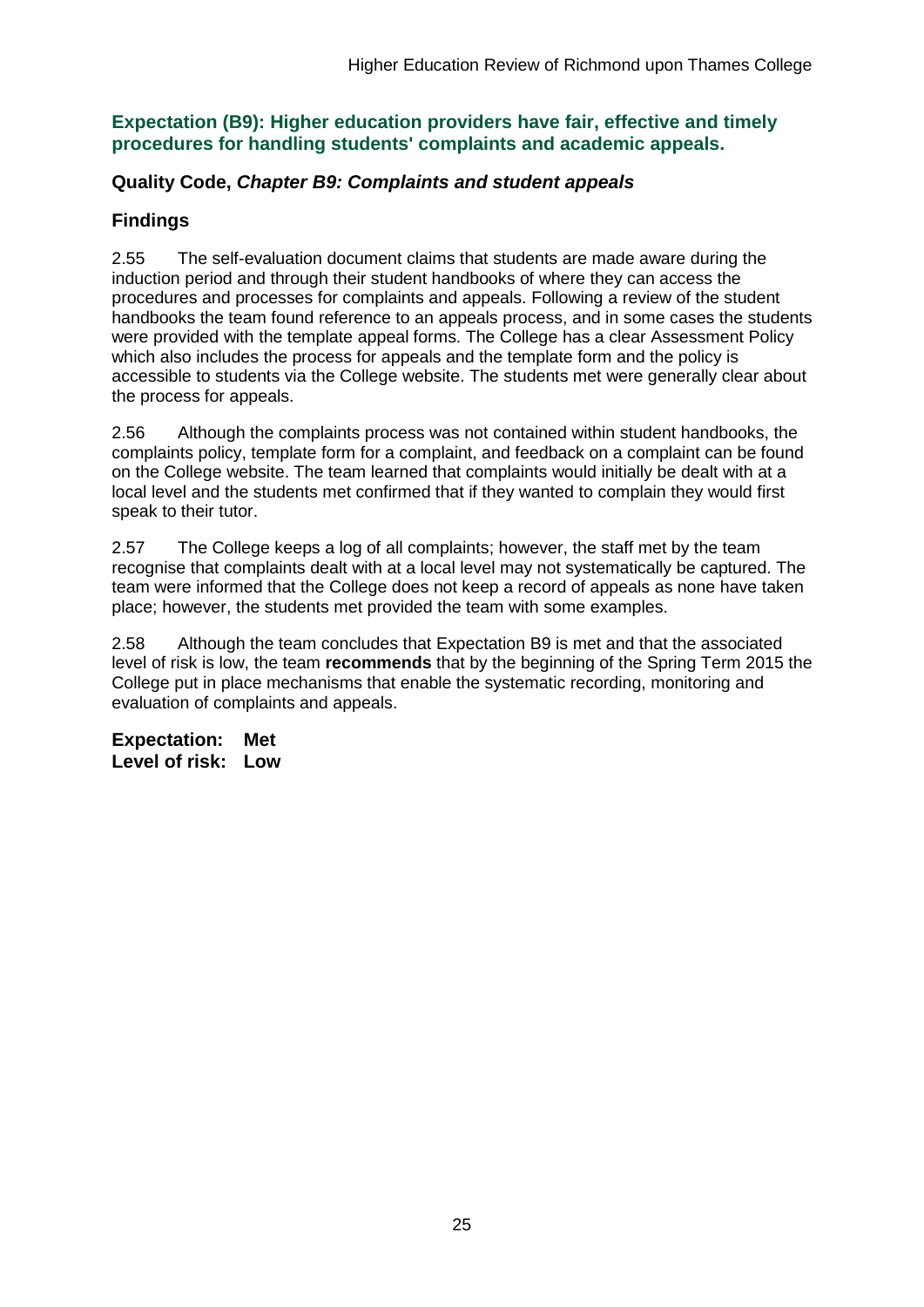**Expectation (B10): Degree-awarding bodies take ultimate responsibility for academic standards and the quality of learning opportunities, irrespective of where these are delivered or who provides them. Arrangements for delivering learning opportunities with organisations other than the degree-awarding body are implemented securely and managed effectively.**

#### **Quality Code,** *Chapter B10: Managing higher education provision with others*

### **Findings**

2.59 The College does not currently explicitly deliver learning opportunities with other organisations; however, it is committed to extending work placement/experience both as a provider but also as an employer. The increased provision for work-based learning at levels 4 to 6 is part of the College strategy to embed employability skills in the College.

2.60 The College has recently entered into partnership with one of the largest publishing firms in London, Haymarket Publishing. Strategic plans are in development to provide more work experience placements and internships with Haymarket, who have plans to relocate to an adjacent site of the College.

2.61 The staff, employers/alumni and the students met by the team confirmed opportunities exist for both external and internal work placement/experience and the team considered the arrangements to support those students wishing to take up those opportunities were in place.

2.62 The team considers that Expectation B10 has been met, and that the associated level of risk is low.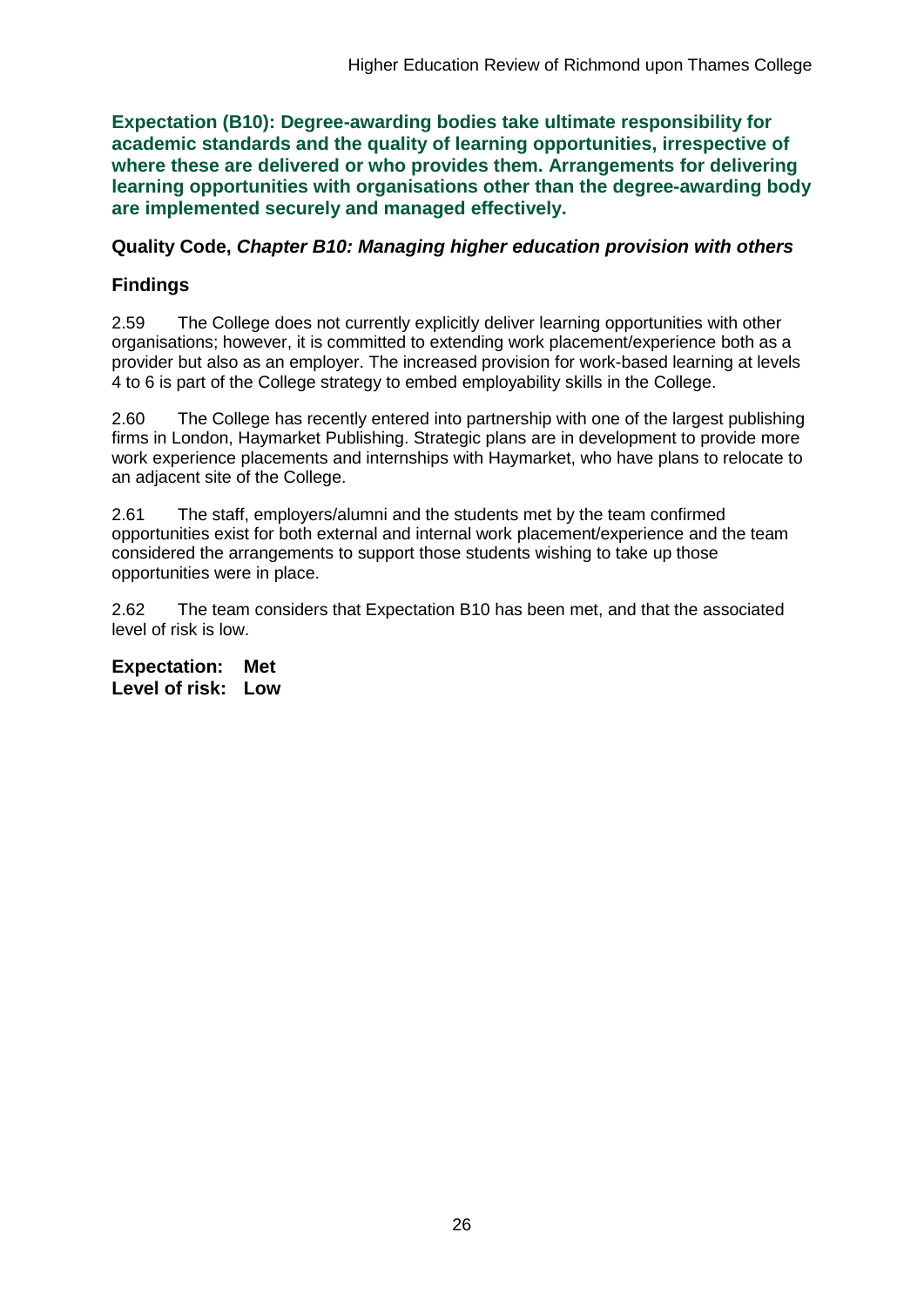**Expectation (B11): Research degrees are awarded in a research environment that provides secure academic standards for doing research and learning about research approaches, methods, procedures and protocols. This environment offers students quality of opportunities and the support they need to achieve successful academic, personal and professional outcomes from their research degrees.**

#### **Quality Code,** *Chapter B11: Research degrees*

### **Findings**

2.63 The College offers no postgraduate provision.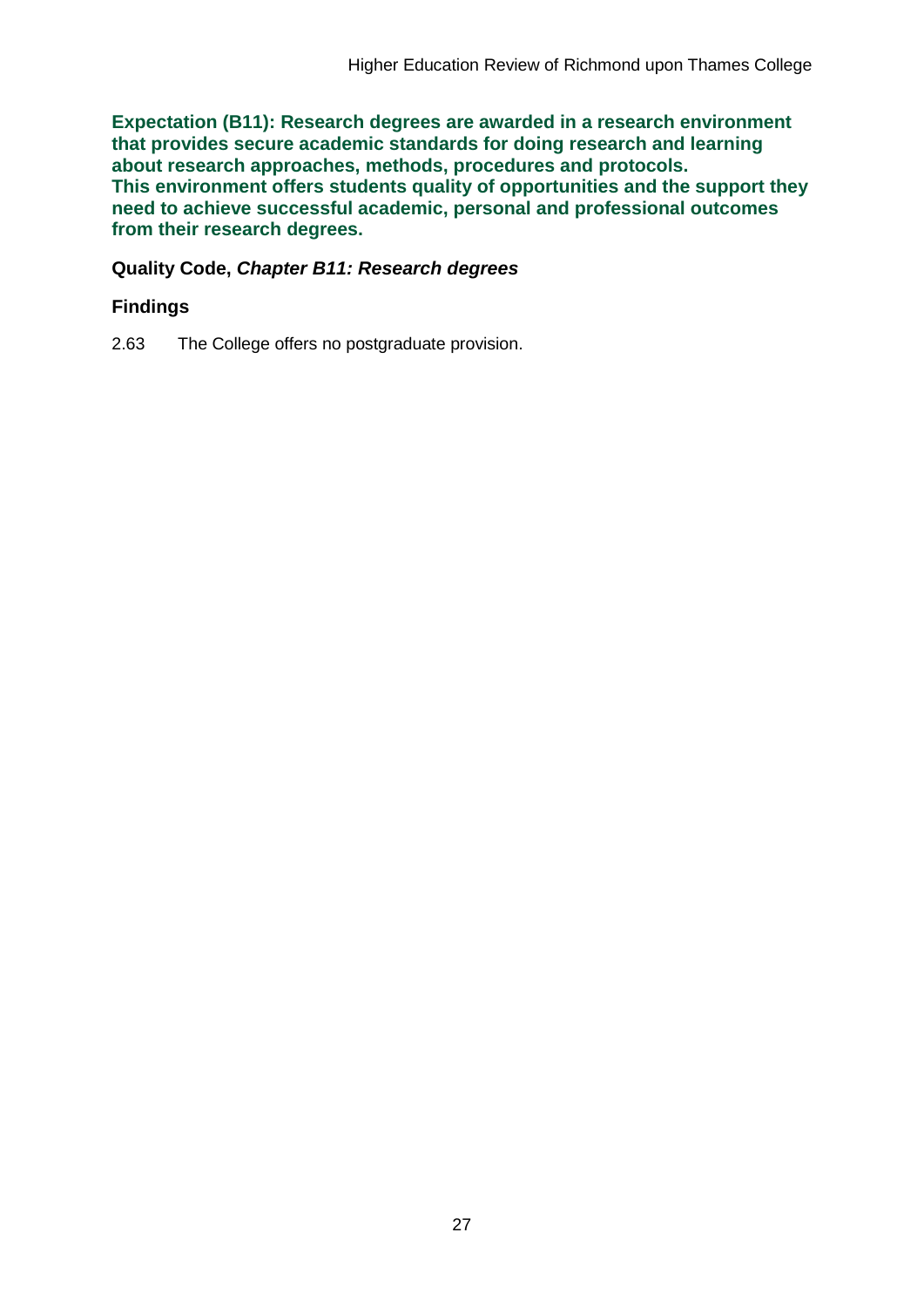## **Quality of learning opportunities: Summary of findings**

2.64 In reaching its judgement, the review team matched its findings against the criteria specified. Most of the expectations for this judgement area were met with examples of good practice including: the clear and robust recruitment and admission processes and the responsiveness of staff; extensive employer engagement in curriculum development, the professional practice of staff, and students' progression; the planning of learning resources in consultation with industrial partners to maintain the currency of equipment and the support offered by teaching staff and their responsiveness to students throughout their course. This demonstrates the College is fully aware of its responsibilities for assuring quality.

2.65 For the one expectation not met - Expectation B8 - the team concludes that the level of risk is moderate. This is because the College is not fully responsible for the validity and relevance of its programmes as it is not the degree-awarding body. Additionally the unmet expectation does not present any serious risk to the management of quality.

2.66 Therefore, the team concludes that the quality of student learning opportunities **meets** UK expectations.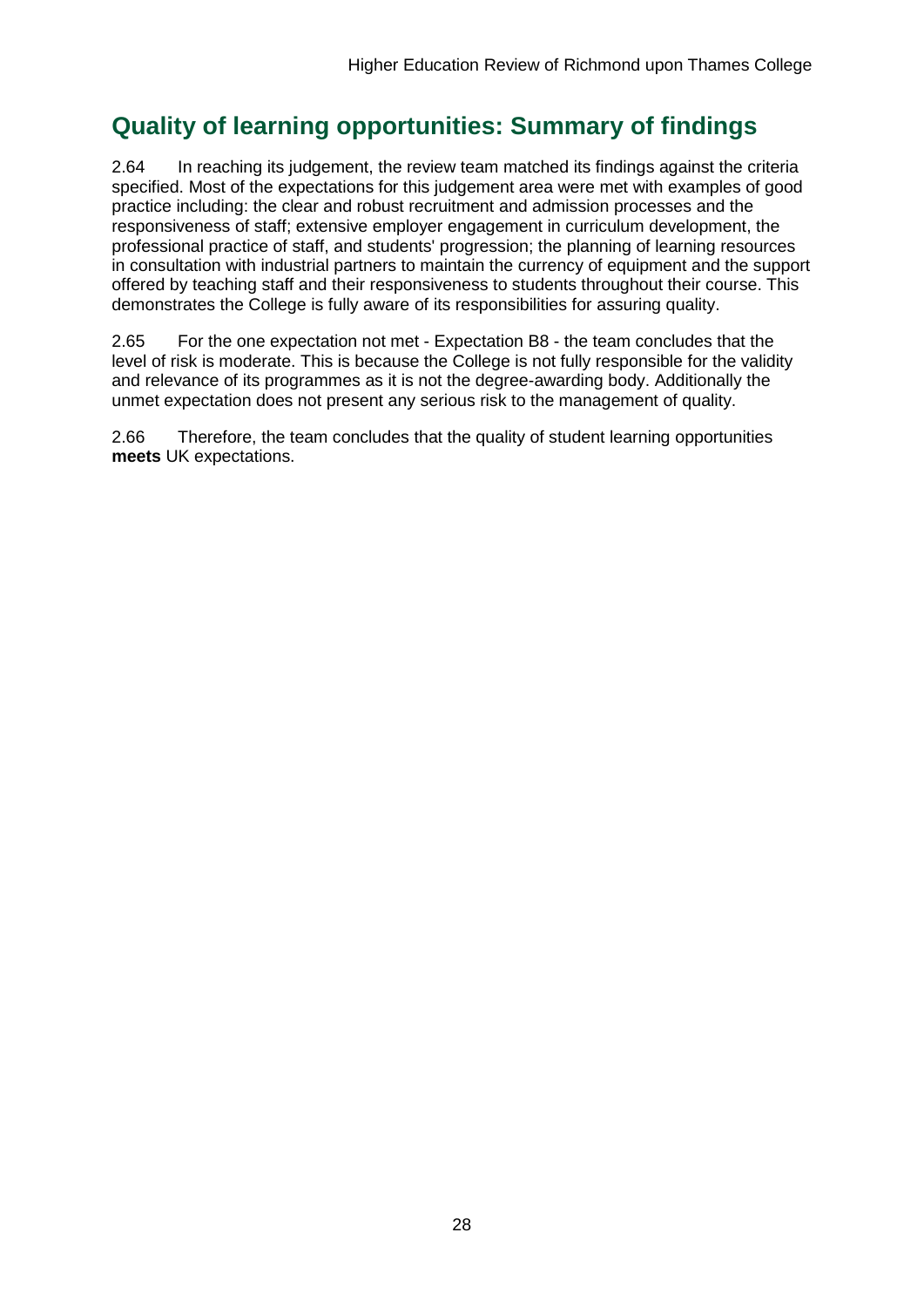## <span id="page-29-0"></span>**3 Judgement: Quality of the information produced about its provision**

**Expectation (C): UK higher education providers produce information for their intended audiences about the higher education they offer that is fit for purpose, accessible and trustworthy.**

### **Quality Code,** *Part C: Information about higher education provision*

## **Findings**

3.1 The College provides information for prospective students through the website and at interviews. Information on the website is updated by the College and the responsibility for updating information is undertaken by the programme teams.

3.2 The College provides key information data sets for its franchised provision, from Kingston University for Early Years. However, due to the nature and number of students on particular courses, there is insufficient data to trigger the key information data sets. The College is trying to address this issue by working with the Association of Colleges Higher Education network group. The Adult FE and HE Manager is a member of this group.

3.3 Consistent with its partnership agreements, the College is responsible for publishing information relating to publicity and marketing, the higher education prospectus, programme specifications, student support materials, course handbooks, module information, and teaching and assessment strategies. In addition, the College publishes a range of other policy and strategy statements, as well as various codes of practice and guidance materials relating to the provision for the use of staff.

3.4 Students who met the team were generally positive about the quality of published information (mostly hard copy) which they had received, confirming its accuracy and value in providing them with realistic expectations about the content, delivery and assessment of their programmes. However, as noted under Expectation B9, the complaints and appeals policies are not systematically contained within the student handbooks. The team **recommends** that before the start of the 2014-15 academic year, the College ensure all handbooks consistently contain relevant policies and procedures, including complaints and appeals.

3.5 As noted under Expectation A3, higher education providers make available definitive information on the aims, intended learning outcomes and expected learner achievements for a programme of study. However, the team identified inconsistencies between the structures of programme specifications between the Kingston University and Pearson provisions and that some information was missing. The College acknowledged that issues of inconsistency and mapping were being addressed. The team noted that there was an annual review process but were unsure of the College's maintenance and updating of information and the quality processes to ensure parity and accuracy. The team **recommends** that before the start of the 2014-15 academic year the College provide programme information consistent with *Part C: Information about higher education provision* of the Quality Code.

3.6 Students can access a wide range of additional programme information, learning materials and careers advice on the College's website and virtual learning environment. The College is continuing to develop the quality and consistency of information that these sites contain.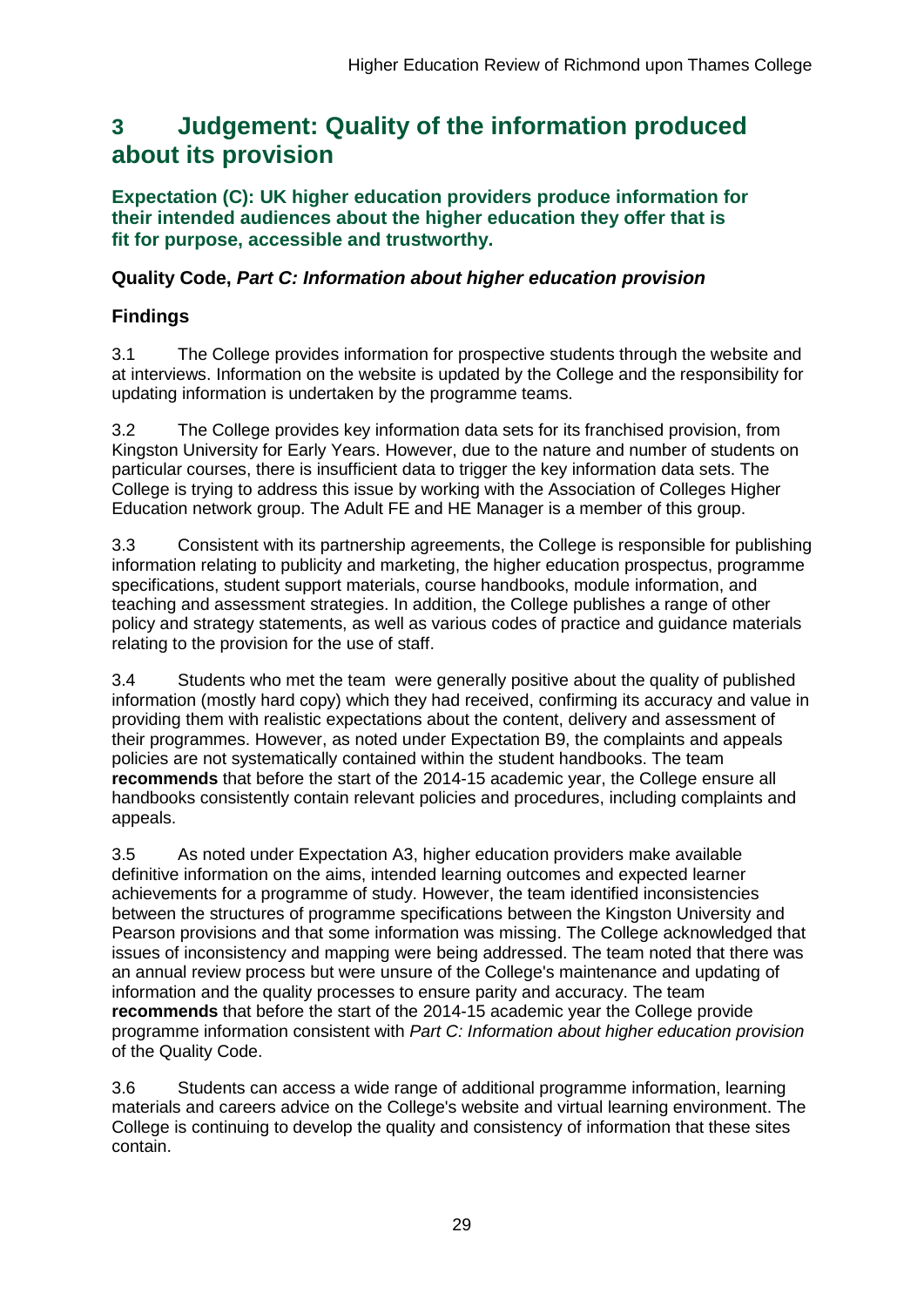3.7 The College's virtual learning environment is widely used by students, but information and guidance is inconsistent and at times, confusing. For example, not all programmes published electronically external examiner reports, and key documents such as programme handbooks are not always easy to locate. The use of additional resources, such as handouts, session outlines and links to external resources, vary widely, as does the way in which the resources are presented and organised. While the team found examples of sound practice, in the nature and range of online resources, this was not the case across all courses. The College has produced a gold, silver and bronze approach to the minimum content and presentation requirements for course level virtual learning environment information. Further engagement with this approach would support the accessibility and transparency of the virtual learning environment for all students. See also Expectation B2.

3.8 The team saw a number of examples of good practice, with reference to higher education information for applicants, which contributed to the team identifying the feature of good practice in Expectation B2 and included information about the application and interview process.

3.9 Overall, the College in conjunction with its degree-awarding body and awarding organisation has in place effective quality assurance policies and procedures for checking the accuracy of information about its higher education provision. Both staff and students confirm that the main sources of information are fit for purpose, accessible and trustworthy. However, the College should ensure that handbooks consistently contain relevant policies and procedures and that the requirements of the Quality Code are fully embedded in its procedures around the maintenance and updating of information.

3.10 The team therefore concludes that the College meets Expectation C and that the associated level of risk is low.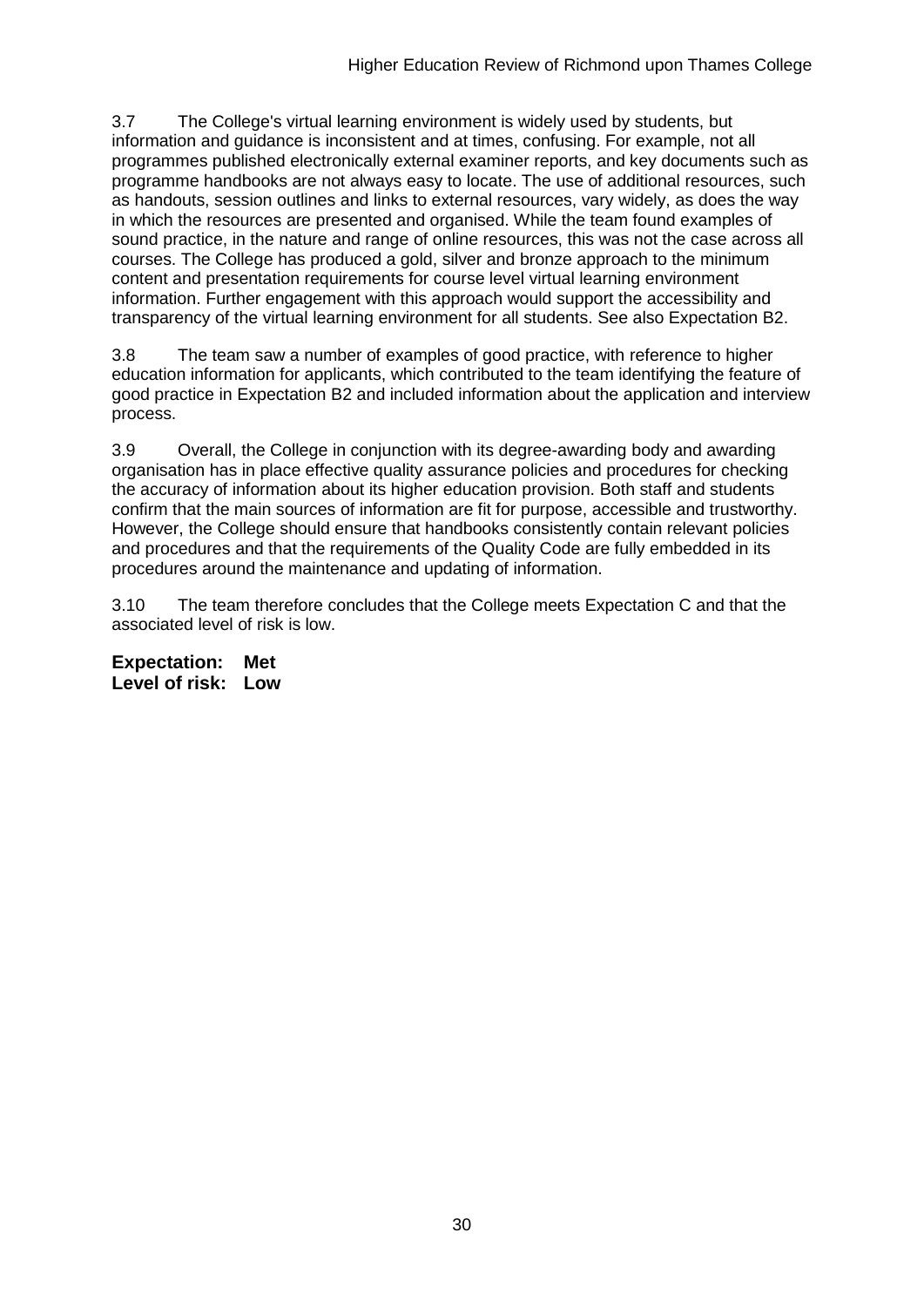## **Quality of the information produced about its provision: Summary of findings**

3.11 In reaching its judgement, the review team matched its findings against the criteria specified. The expectation for this judgement area was met, with a number of examples of planned developments where the College has recognised that further work would enhance practice and contribute effectively to the student experience including continuing development of the quality and consistency of information of the virtual learning environment and the College higher education website.

3.12 Therefore, the team concludes that the information about learning opportunities produced about its provision **meets** UK expectations.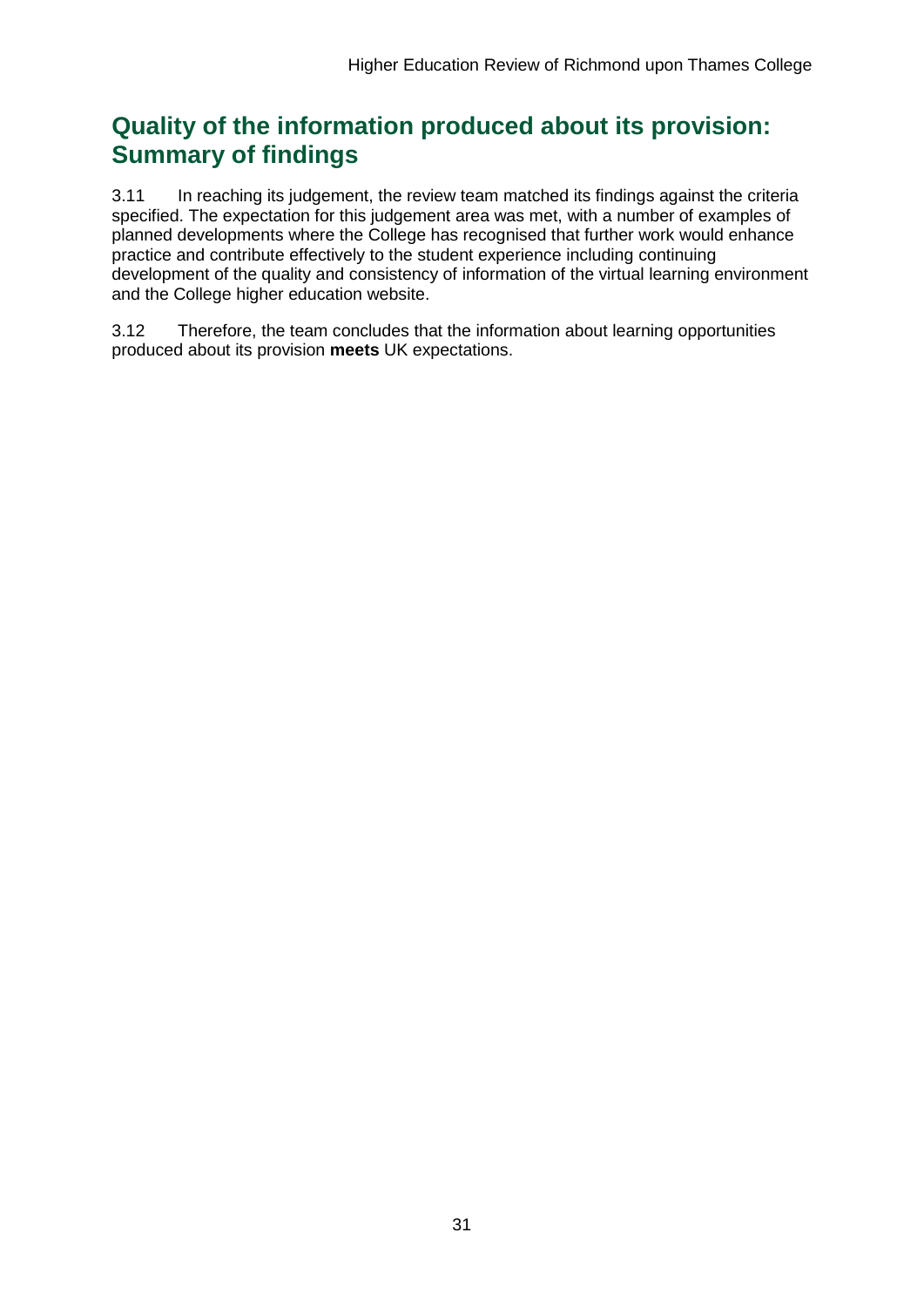## <span id="page-32-0"></span>**4 Judgement: Enhancement of student learning opportunities**

### **Expectation (Enhancement): Deliberate steps are being taken at provider level to improve the quality of students' learning opportunities.**

## **Findings**

4.1 The enhancement of student learning opportunities at the College meets UK expectations. The review team's reasons for this judgement are given below.

4.2 There are currently a number of enhancement initiatives across the College. However, the College recognised that a more consistent approach is required for the monitoring and reflection on enhancement activity and this is to be addressed through the newly formed HE Forum. The HE Forum is a new cross-College group representing all aspects of the higher education provision and provides reports on a termly basis to the College Leadership Team (CLT) and to the Curriculum Managers Meeting. The remit of the forum includes showcasing good practice for further dissemination and making recommendations for the enhancement of the students' learning opportunities, achievement and employability.

4.3 The College has also recently introduced a cross-College Employability Skills Task and Finish Group. The team learned that the remit of the Group is to map, coordinate and address areas for the development of all aspects of employability skills. The group will meet twice termly and will provide reports of those meetings to the CLT and the Curriculum Development Managers Meeting, making recommendations to improve practice.

4.4 The review team **affirms** the College's continued development of deliberative structures to include the HE Forum and Employability Skills Task and Finish Group for the oversight and dissemination of enhancement activities.

4.5 The College has also taken a strategic approach to the professional development of high quality teaching practice among all staff and the use of professional practitioners. The team heard from staff about the setting up of a peer and development group for the sharing of staff development opportunities with local colleges, and at a local level, the sharing of practice between teaching staff and employers.

4.6 The team confirmed through meetings with staff, employers/alumni and students the strong links with employers (such as Haymarket and Harlequins), the practice of bringing in guest lecturers and the use of practitioners for teaching and in curriculum design. The team also heard from employers the value of using industry standard software and 'live briefs' supported by external engagement.

4.7 A recent development as part of the College's commitment to developing employability skills for all of their students is the setting up of the Richmond upon Thames Enterprise Society. It is envisaged that the Society will provide a forum for developing and exchanging ideas relating to entrepreneurship and enterprise.

4.8 Enhancement activity further includes the availability of online resources and e-book packages for the College's work-based learning students. The students in full-time employment confirmed that they were provided with a high level of support and also flexibility of study days to fit with their work commitments.

4.9 Although the College has acknowledged that a more consistent approach to enhancement would be beneficial, the introduction of the HE Forum, and the Employability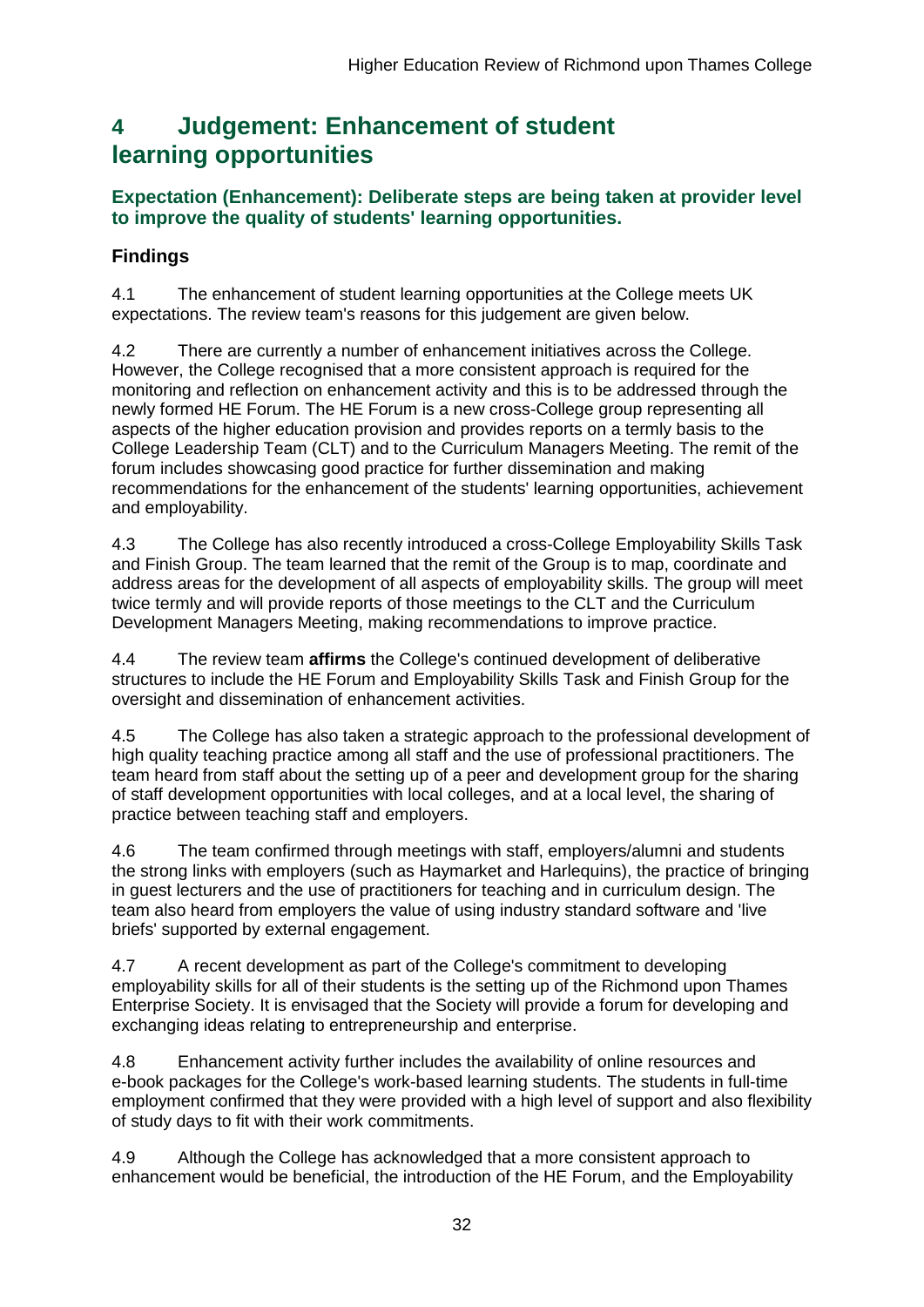Skills Task and Finish Group, as well as sharing staff development opportunities with local colleges and the College's commitment to develop employability skills, contribute to enhancement. The team concludes, therefore, that the expectation that deliberate steps are being taken at provider level to improve the quality of students' learning opportunities has been met, and that the associated level of risk is low.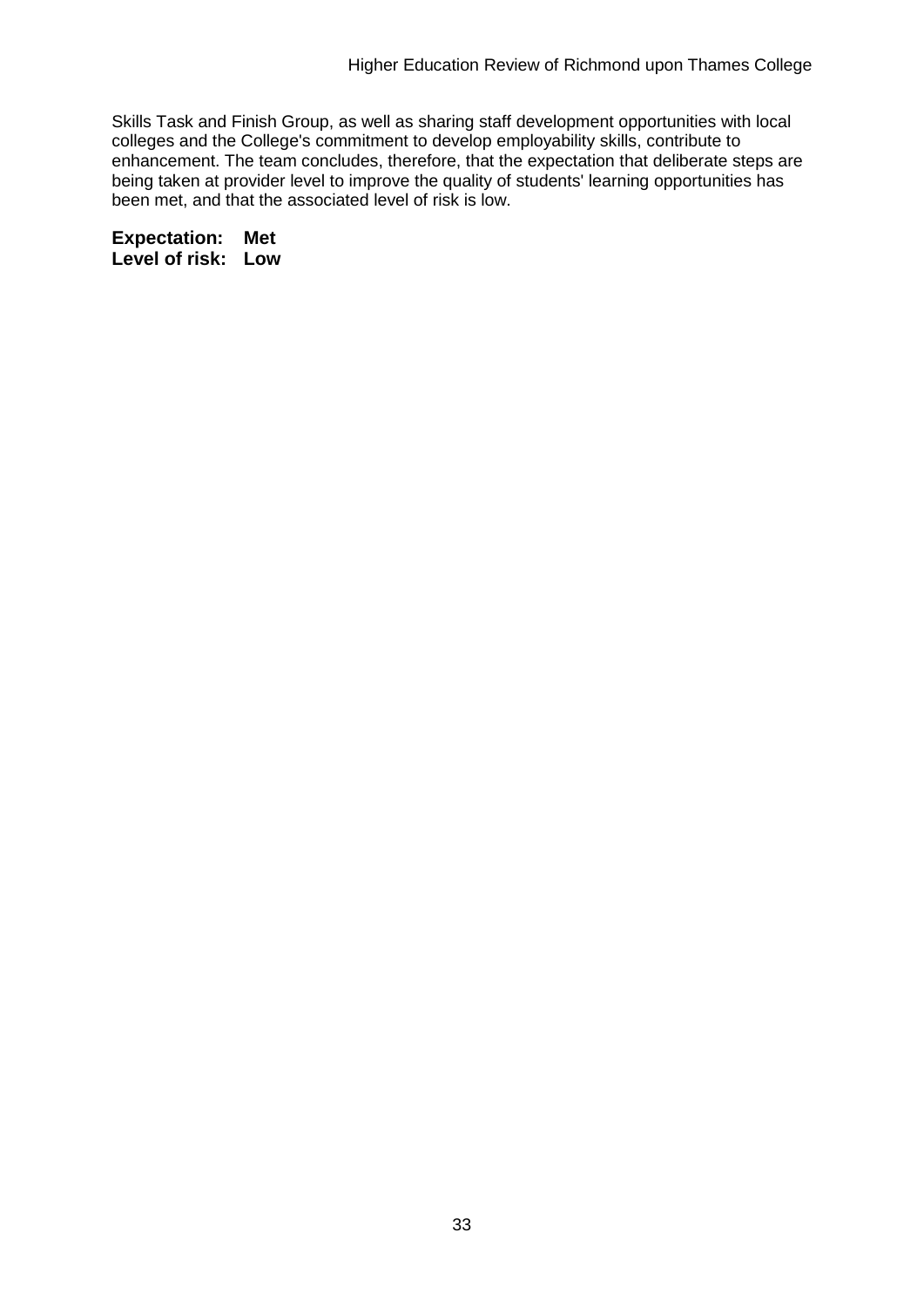## **Enhancement of learning opportunities: Summary of findings**

4.10 In reaching its judgement, the review team matched its findings against the criteria specified. Although the College's approach to the systematic monitoring and review of enhancement activity is in its infancy, the team considers the expectation to have been met based on the level to which the College has introduced and integrated a set of initiatives to enhance both employability skills and support for those student studying in part-time mode.

4.11 Therefore, the team concludes that the enhancement of student learning opportunities **meets** UK expectations.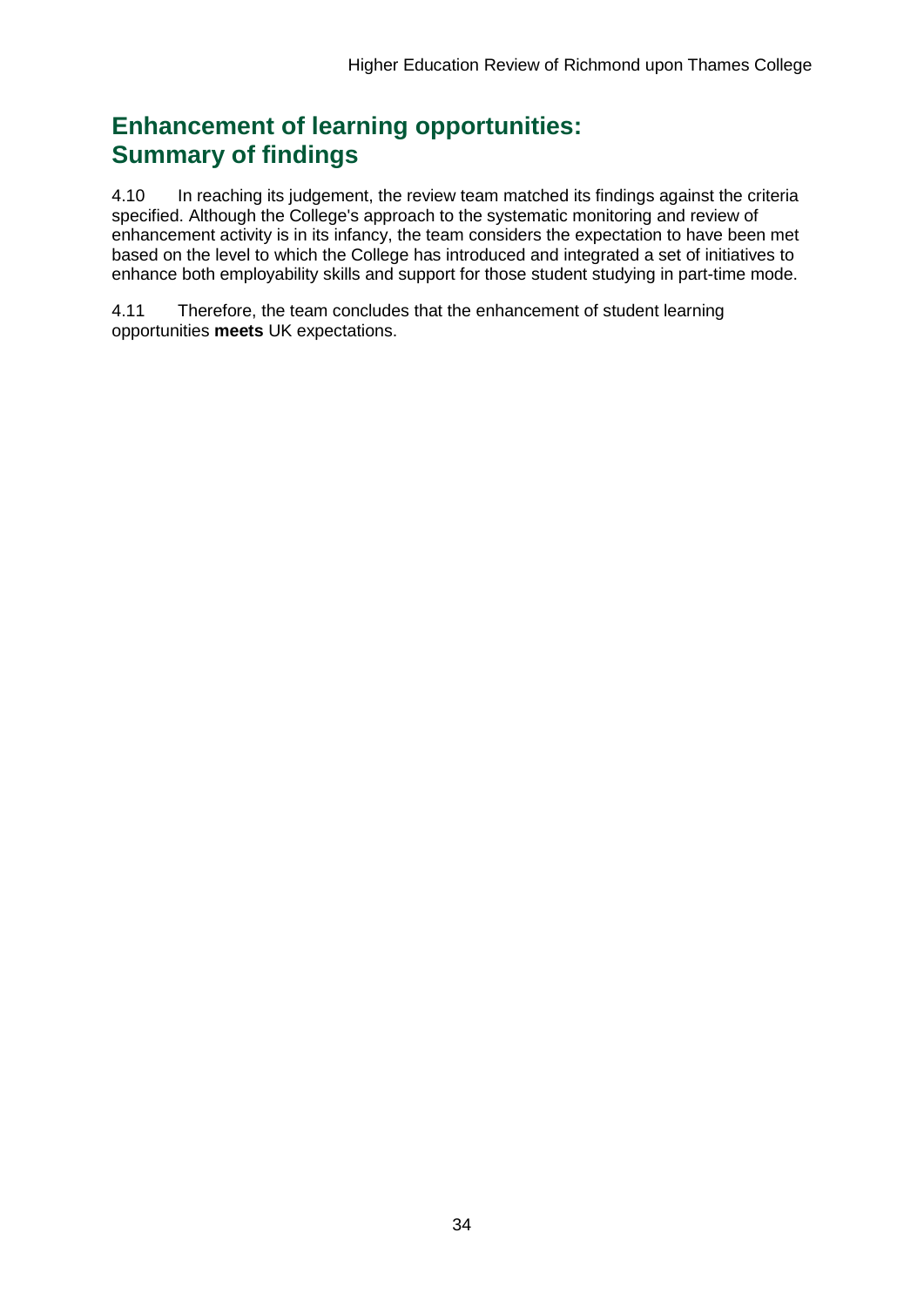## <span id="page-35-0"></span>**5 Commentary on the Theme: Student Employability**

## **Findings**

5.1 The team investigated the theme of Student Employability at the College. The team found that students were well prepared for progression into employment and/or advancing within existing employment roles.

5.2 The College provision since 2011-12 has centred largely on part-time, work-based learners. The majority of the higher education students are employed and completing a qualification as part of the skills development, demanded by their employer. A number of the higher education programmes already embed employability skills and have extensive and effective links with employers. The team heard in their meetings with students and alumni that students were well prepared for employment, or continuing employment.

5.3 The College's higher education provision is vocationally focused and students are supported using a number of approaches including strong and established links with employers and integrated 'live' projects and briefs. The College actively engages with employers and has developed an Employment Engagement Strategy. This strategy focuses upon three strands: the development of apprenticeships, provision of statutory programmes, and bespoke packages for employers. The development of progression routes and HNC/Ds are an essential element. Progression pathways are mapped from advanced apprenticeships in IT, Engineering Construction and Customer Service to appropriate level 4 and 5 qualifications. The team heard that the College is committed to extending work placement/experience both as a provider but also as an employer. The increased provision for work-based learning at levels 4 to 6 is part of the College strategy to embed employability skills in its provision.

5.4 The College is committed to developing employability skills for all students and has set up the Richmond upon Thames College Enterprise Society to provide a forum for developing and exchanging ideas relating to entrepreneurship and enterprise.

5.5 Currently, there is little evidence of how the provider utilises and/or analyses destination/leaver statistics. The team noted that the College HE Forum and the Employability Skills Task and Finish Group, whose remit is to implement and monitor employability skills across the provision, will have an overview of employability and develop more systematic ways to capture and record effective data that can be easily communicated to prospective students and employers.

5.6 Some Graphic Design staff engage in their own professional practice in design/illustration, which provides useful contacts and networking opportunities, and ensures an expectation and currency of professional practice as part of the teaching and learning on the course.

5.7 As part of the Building a Sustainable Future initiative, the College has entered into partnership with one of the largest publishing firms in London, Haymarket Publishing. Strategic plans are in development to provide more work experience placements and internships with Haymarket, who plan to relocate to an adjacent site of the College. Haymarket will work more closely with the College to influence and lead the design of provision, to ensure that it is relevant to the needs of industry for now and into the future. A range of ideas have already been discussed in principle such as scholarships for higher education students and collaborative projects, building upon the track record of higher education Graphic Design students over the last few years.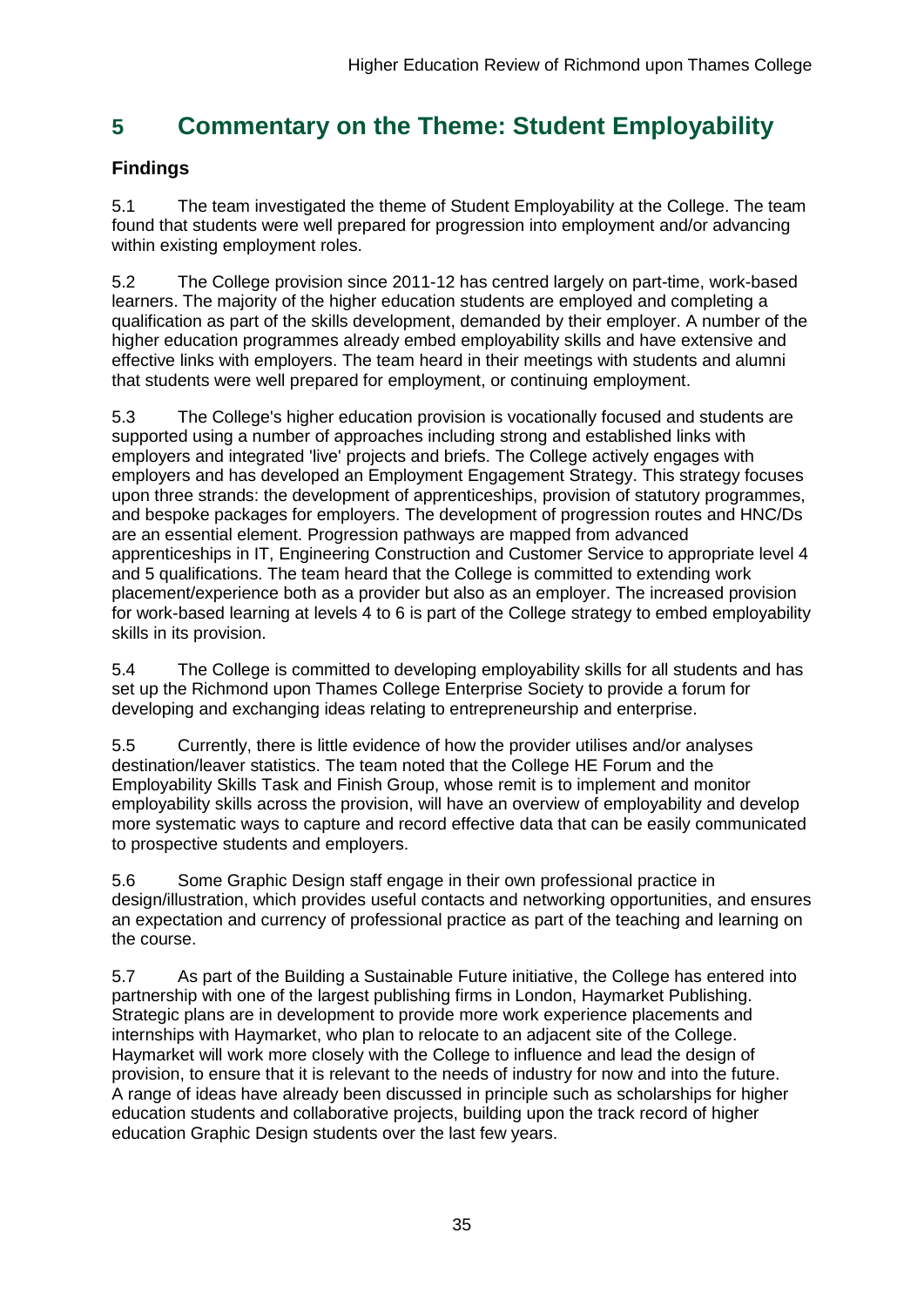5.8 Employer Forums are used systematically in Construction and the Built Environment and Engineering programmes to review the validity and relevance of the programme. External examiner reports have made reference to strong links with industry, strong teaching, success in competitions and class-leading creative output.

5.9 The Graphic Design programme also makes some use of the Employer Forums to review the validity and relevance. Industry involvement and 'live briefs' are an important and significant part of the course design, as are the industry experts who are an integral part of the teaching and learning. High level and local designers are used to provide a broad range of expertise. In Early Years, employers provide mentors for students and advise and provide support for the work-based assignments. There was also evidence of employers and industrial partners in consultation with the College, examining how learning resources maintained their currency.

5.10 In Graphic Design, the course blog is used in an innovative way to ensure that creative exhibitions and future employment opportunities are kept alive and current.

5.11 The team noted that the College is keen to develop an alumni association, in order to keep in touch with students who have studied at the College and who are now in work. Past students are invited back to discuss how the programme has supported them in finding employment and how the College can improve further.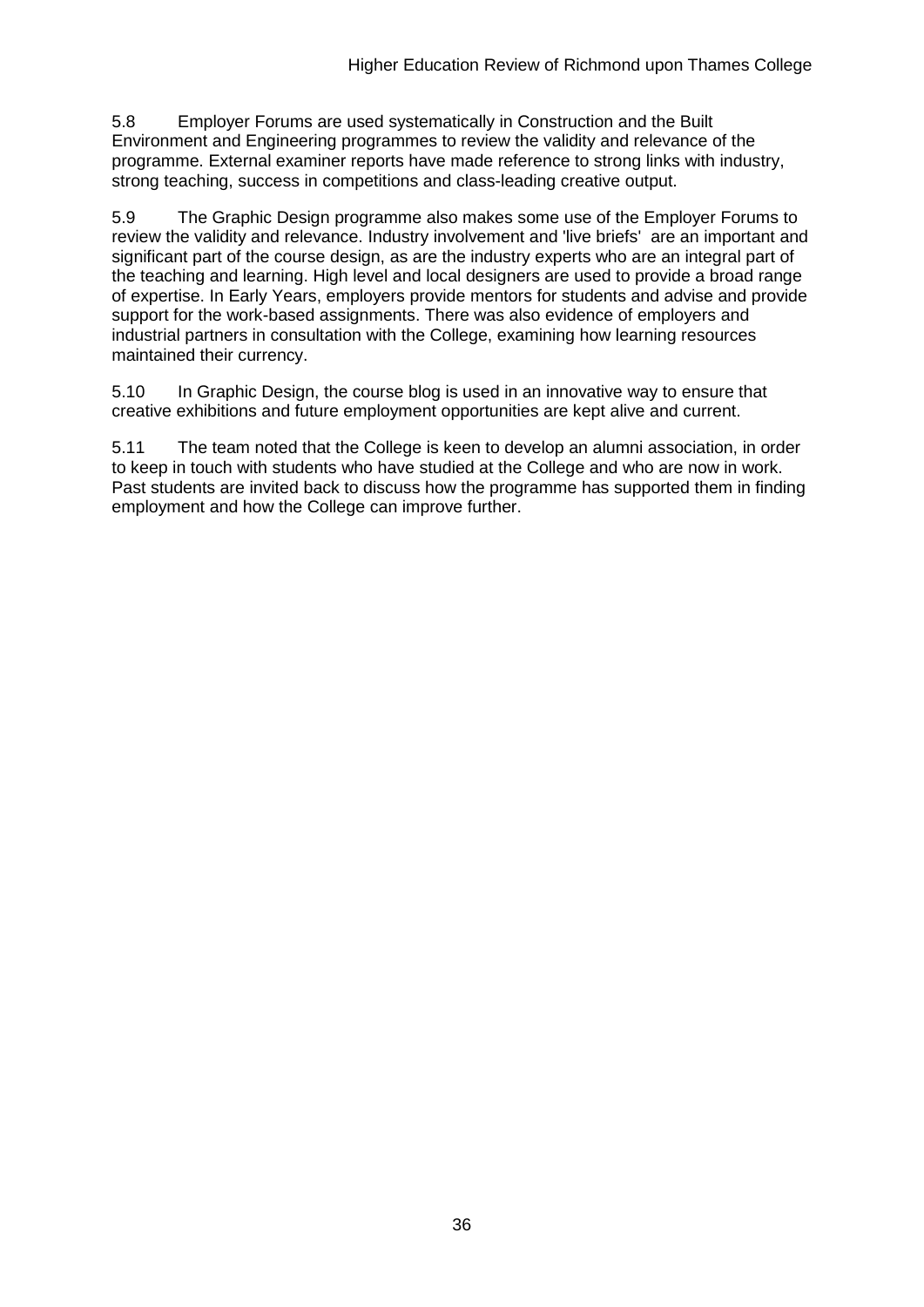## <span id="page-37-0"></span>**Glossary**

This glossary is a quick-reference guide to terms in this report that may be unfamiliar to some readers. Definitions of key operational terms are also given on pages 27-29 of the Higher Education Review [handbook.](http://www.qaa.ac.uk/Publications/InformationAndGuidance/Pages/HER-handbook-13.aspx)

If you require formal definitions of other terms please refer to the section on assuring standards and quality: [www.qaa.ac.uk/assuringstandardsandquality.](http://www.qaa.ac.uk/assuringstandardsandquality/pages/default.aspx)

User-friendly explanations of a wide range of terms can be found in the longer **Glossary** on the QAA website: [www.qaa.ac.uk/aboutus/glossary.](http://www.qaa.ac.uk/aboutus/glossary/pages/default.aspx)

#### **Academic standards**

The standards set by **degree-awarding bodies** for their courses (programmes and modules) and expected for their awards. See also **threshold academic standard**.

#### **Award**

A qualification, or academic credit, conferred in formal recognition that a student has achieved the intended **learning outcomes** and passed the assessments required to meet the academic standards set for a **programme** or unit of study.

#### **Blended learning**

Learning delivered by a number of different methods, usually including face-to-face and e-learning (see **[technology](http://www.qaa.ac.uk/AboutUs/glossary/Pages/glossary-t.aspx#t1) enhanced or enabled learning**).

#### **Credit(s)**

A means of quantifying and recognising learning, used by most institutions that provide higher education **programmes of study**, expressed as numbers of credits at a specific level.

#### **Degree-awarding body**

A UK higher [education](http://newlive.qaa.ac.uk/AboutUs/glossary/Pages/glossary-h.aspx#h2.1) provider (typically a [university\)](http://newlive.qaa.ac.uk/AboutUs/glossary/Pages/glossary-u-z.aspx#u4) with the power to award degrees, conferred by Royal Charter, or under Section 76 of the Further and Higher Education Act 1992, or under Section 48 of the Further and Higher Education (Scotland) Act 1992, or by Papal Bull, or, since 1999, granted by the Privy Council on advice from QAA (in response to applications for taught degree [awarding](http://newlive.qaa.ac.uk/AboutUs/DAP/Pages/default.aspx) powers, research degree awarding powers or [university](http://newlive.qaa.ac.uk/AboutUs/DAP/Pages/default.aspx) title).

#### **Distance learning**

A course of study that does not involve face-to-face contact between students and tutors but instead uses technology such as the internet, intranets, broadcast media, CD-ROM and video, or traditional methods of correspondence - learning 'at a distance'. See also **blended learning**.

#### **Dual award or double award**

The granting of separate awards (and certificates) for the same **programme** by two **degree-awarding bodies** who have jointly delivered the programme of study leading to them. See also **multiple award**.

#### **e-learning**

See **technology enhanced or enabled learning**.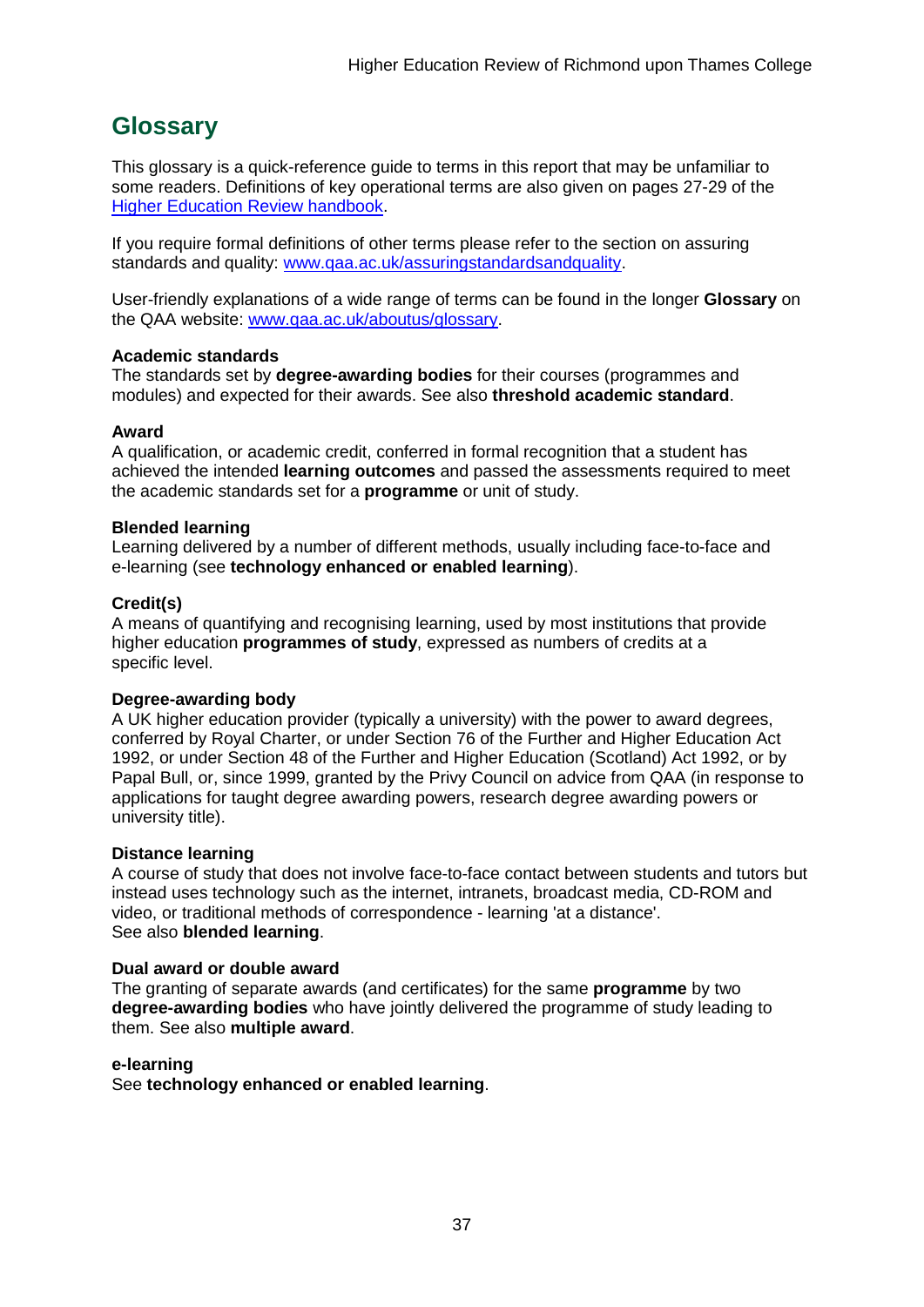#### **Enhancement**

The process by which higher [education](http://www.qaa.ac.uk/AboutUs/glossary/Pages/glossary-h.aspx#h2.1) providers systematically improve the quality of provision and the ways in which students' learning is supported. It is used as a technical term in our review processes.

#### **Expectations**

Statements in the **Quality Code** that set out what all UK higher [education](http://newlive.qaa.ac.uk/AboutUs/glossary/Pages/glossary-h.aspx#h2.1) providers expect of themselves and each other, and what the general public can therefore expect of them.

#### **Flexible and distributed learning**

A [programme](http://newlive.qaa.ac.uk/AboutUs/glossary/Pages/glossary-p.aspx#p12) or [module](http://newlive.qaa.ac.uk/AboutUs/glossary/Pages/glossary-m-o.aspx#m6) that does not require the student to attend classes or events at particular times and locations. See also **distance learning**.

#### **Framework**

A published formal structure. See also **framework for higher education qualifications**.

#### **Framework for higher education qualifications**

A published formal structure that identifies a hierarchy of national qualification levels and describes the general achievement expected of holders of the main qualification types at each level, thus assisting higher education providers in maintaining academic standards. QAA publishes the following frameworks: *The framework for higher education qualifications in England, Wales and Northern Ireland* (FHEQ) and *The framework for qualifications of higher education institutions in Scotland* (FQHEIS).

#### **Good practice**

A process or way of working that, in the view of a QAA review team, makes a particularly positive contribution to a higher education provider's management of academic standards and the quality of its educational provision. It is used as a technical term in QAA's audit and review processes.

#### **Learning opportunities**

The provision made for students' learning, including planned study, teaching, assessment, academic and personal support, and resources (such as libraries and information systems, laboratories or studios).

#### **Learning outcomes**

What a learner is expected to know, understand and/or be able to demonstrate after completing a process of learning.

#### **Multiple awards**

An arrangement where three or more **degree-awarding bodies** together provide a single jointly delivered **programme** (or programmes) leading to a separate **award** (and separate certification) of each awarding body. The arrangement is the same as for **dual/double awards**, but with three or more awarding bodies being involved.

#### **Operational definition**

A formal definition of a term, establishing exactly what QAA means when using it in reviews and reports.

#### **Programme (of study)**

An approved course of study that provides a coherent learning experience and normally leads to a qualification.